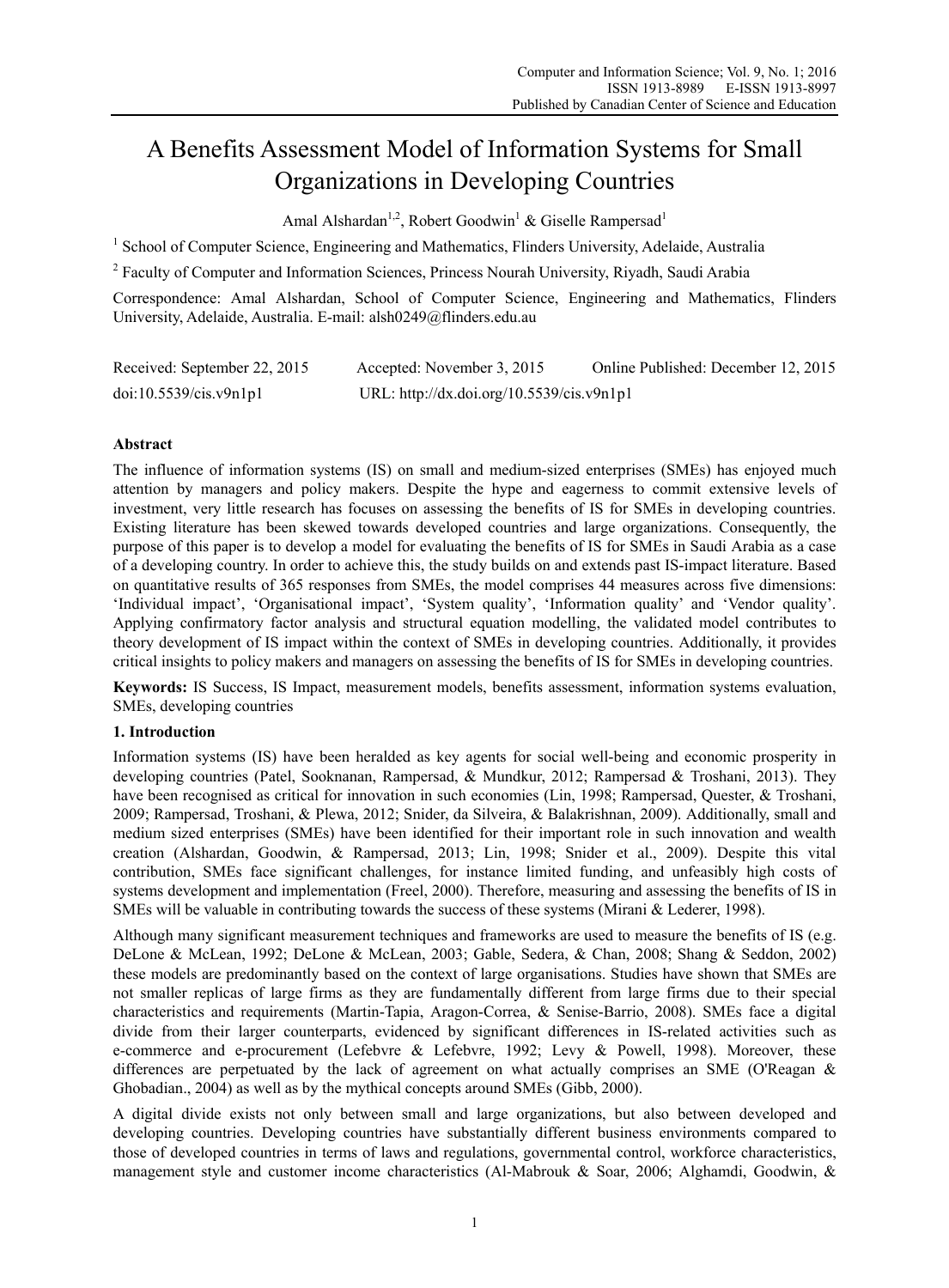Rampersad, 2011b; Fathian, Akhavan, & Hoorali, 2008; Grazzi & Vergara, 2012). Roztocki and Weistroffer (2011) highlight the high failure rate of IS implementation in developing countries and point out that IS applications in developed countries have a "different focus as mature infrastructure is already in place, and project success is often determined by very different criteria" (p. 164). In addition, Soja (2008) emphasises the difficulties in IS implementation in developing countries that pertain primarily to the human resource constraints and high costs.

Most of the research on IS success in SMEs or in large organisations has been conducted in the developed nations' context. There is a lack of research in the developing countries' context, in general, and, in particular, on IS success in SMEs in the Saudi Arabian context (Al-Gahtani, Hubona, & Wang, 2007; AlGhamdi, Nguyen, Nguyen, & Drew, 2012; Azyabi, Fisher, Tanner, & Gao, 2014; Waverman, Coyle, & Souter, 2011; Wei, Loong, Leong, & Ooi, 2009). Saudi Arabia provides a suitable context for this study for a number of reasons. First, the ICT sector in Saudi Arabia has become the largest and fastest growing ICT marketplace in the Arab region with strong growth rates set to expand at a compound annual growth rate of 11.4% through 2015: this rapid growth is fuelled mostly by increased spending on hardware and IT services (AlGhamdi, 2012). Second, the Saudi government has made a significant commitment to growing the SME sector as exemplified by its Ninth Development Plan 2010–2014 plan for economic development focuses on smaller employers with firms encouraged through motivation and loans to increase their spending on research and development (R&D) (Alenaizan, 2014). Furthermore, the focus on software spending has improved with over 75% of manufacturing, services and trading companies in Saudi Arabia considering new deployments or upgrades of ERP solutions (Business Monitor International, 2012). Therefore, given the importance of the SME sector to Saudi Arabia, it will greatly benefit from relevant studies to ensure the success of IS implementation in SMEs in developing countries (Consoli, 2012; Manochehri, Al-Esmail, & Ashrafi, 2012).

#### **2. Literature Review**

#### *2.1 Information Systems Success*

Information Systems (IS) have become very important software applications with a significant influence on the business world, and thus have attracted high levels of investment (Petter, DeLone, & McLean, 2008). Despite the anticipated benefits, few studies actually examine the success of such systems to ensure that benefits do materialise. However, measuring such success is challenging due to the lack of consensus on contributing factors (Irani, 2008). Firstly, the impact of IS is indirect and is influenced by many factors, such as human, organisational and environmental ones. The mixture of the technical and social aspects of an IS make such measurements complex and confusing (Petter et al., 2008). Secondly, IS and work practices are very entangled thus making it difficult to identify their discrete influence on success (Agourram, 2009). The third point is related to the methodological perspectives that are used to measure IS success in which identifying dependent variables is difficult (Agourram, 2009).

Another important cause for the difficulty in evaluating results is the difference pertaining to the meaning of information systems (IS). The term 'information systems (IS)' is a broad name that can refer to many types of IS used in organisations, such as decision support systems (DSSs), computer-mediated communications, e-commerce and knowledge management systems (Petter et al., 2008). Depending on the type of system, the ways of measuring the success of IS may vary.

Moreover, the use of IS in SMEs have been underexplored. Within SMEs, the systems chosen are different to those originally used by many studies of large organizations, such as those by Gable et al. (2008) and Shang and Seddon (2002). Consequently, this may affect the measures and dimensions of the model, as many existing IS measures are related to the features of IS for large organisations.

During the past few decades, many efforts have been made to identify the factors that contribute to IS success. A number of models have been proposed for measuring IS (DeLone & McLean, 1992, 2003; Gable et al., 2008; Shang & Seddon, 2002).

To the best of the researchers' knowledge, no comprehensive benefits measurement model exists for IS success for SMEs of a developing country. The existing studies on IS success in SMEs and its evaluation remain under-developed. Many prior studies on IS in SMEs have focused on adoption (e.g. Fink, 1998; Juell-Skielse, 2006) and implementation success (e.g. Koh, Gunasekaran, & Cooper, 2009; Loh & Koh, 2004; Mabert, Soni, & Venkataramanan, 2003a, 2003b; Snider et al., 2009; Sun, Yazdani, & Overend, 2005), while few studies have attempted to measure benefits. Therefore, developing a benefits measurement framework is essential for evaluating IS in SMEs in the context of developing countries in order to justify the value and contribution of IS in relation to productivity. The following subsection firstly reviews some important IS success models, and then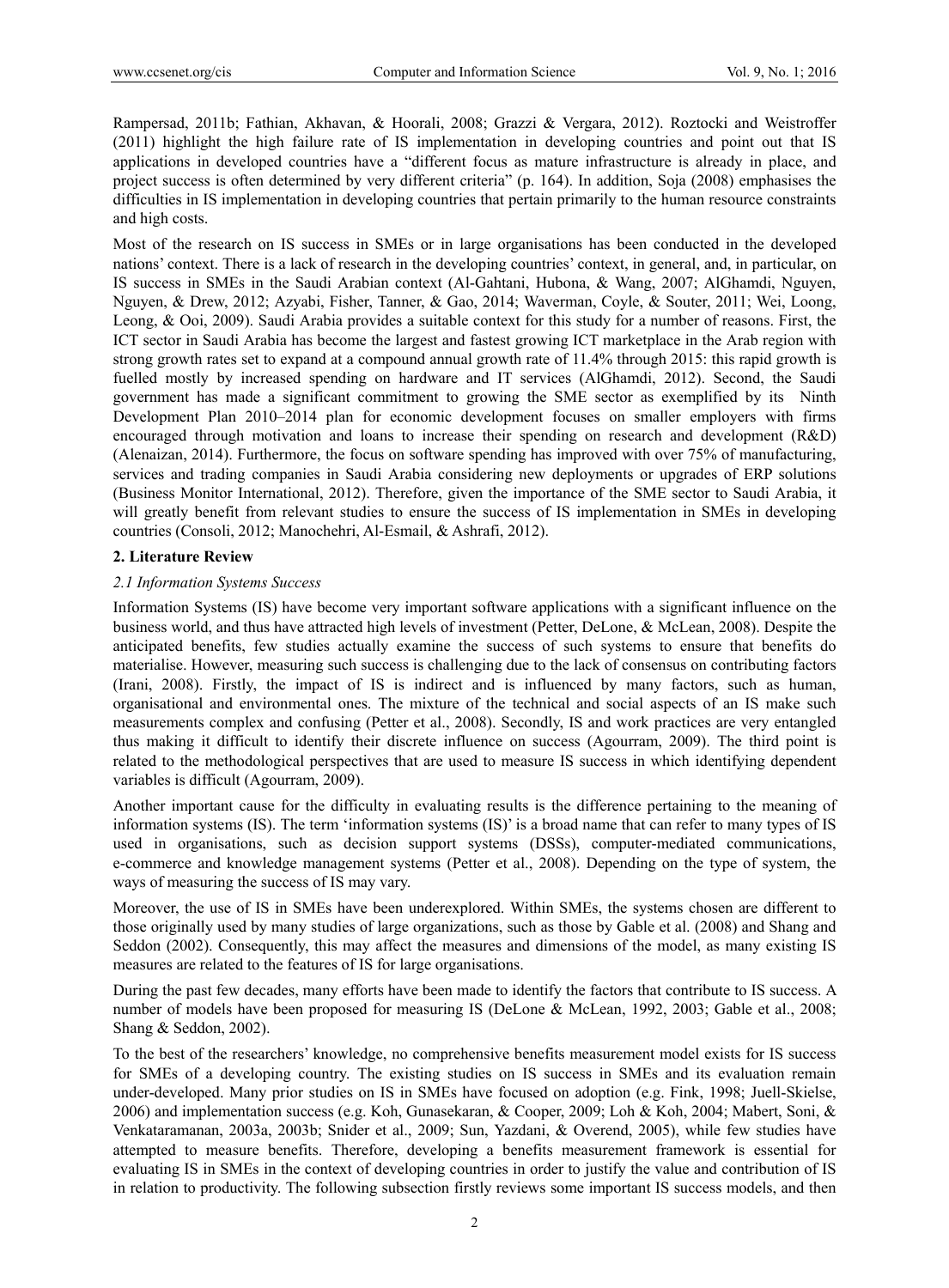discusses various issues regarding these models in the context of SMEs and developing countries.

2.1.1 DeLone and McLean (1992, 2003) Models

The DeLone and McLean (1992, 2003) models are probably the most cited models in the IS community. DeLone and McLean (1992) carried out a review of the research published during the period 1981–1987. Based on this review, they created an IS success taxonomy. Thus, a full set of 119 success measures was summarised into six categories or components of IS success: 'System quality', 'Information quality', 'Use', "User satisfaction', 'Individual impact' and 'Organisational impact'. Figure 1 shows this original IS success model (DeLone & McLean, 1992).



Figure 1. Delone and Mclean (1992) Is Success Model

The 1992 model was successfully tested in many empirical studies (Agourram, 2009). In addition, many researchers have suggested modifications or improvements to their model. Based on these improvements and other alternative frameworks for measuring IS effectiveness, DeLone and McLean conducted an in-depth analysis and reflection, and then updated their model and proposed the new DeLone and McLean (2003) IS success model (see Figure 2).

The D&M model opened the gate for many researchers: they either empirically tested the model in different contexts or criticised and enhanced some of its aspects.



Figure 2. DeLone and McLean's (2003) IS success model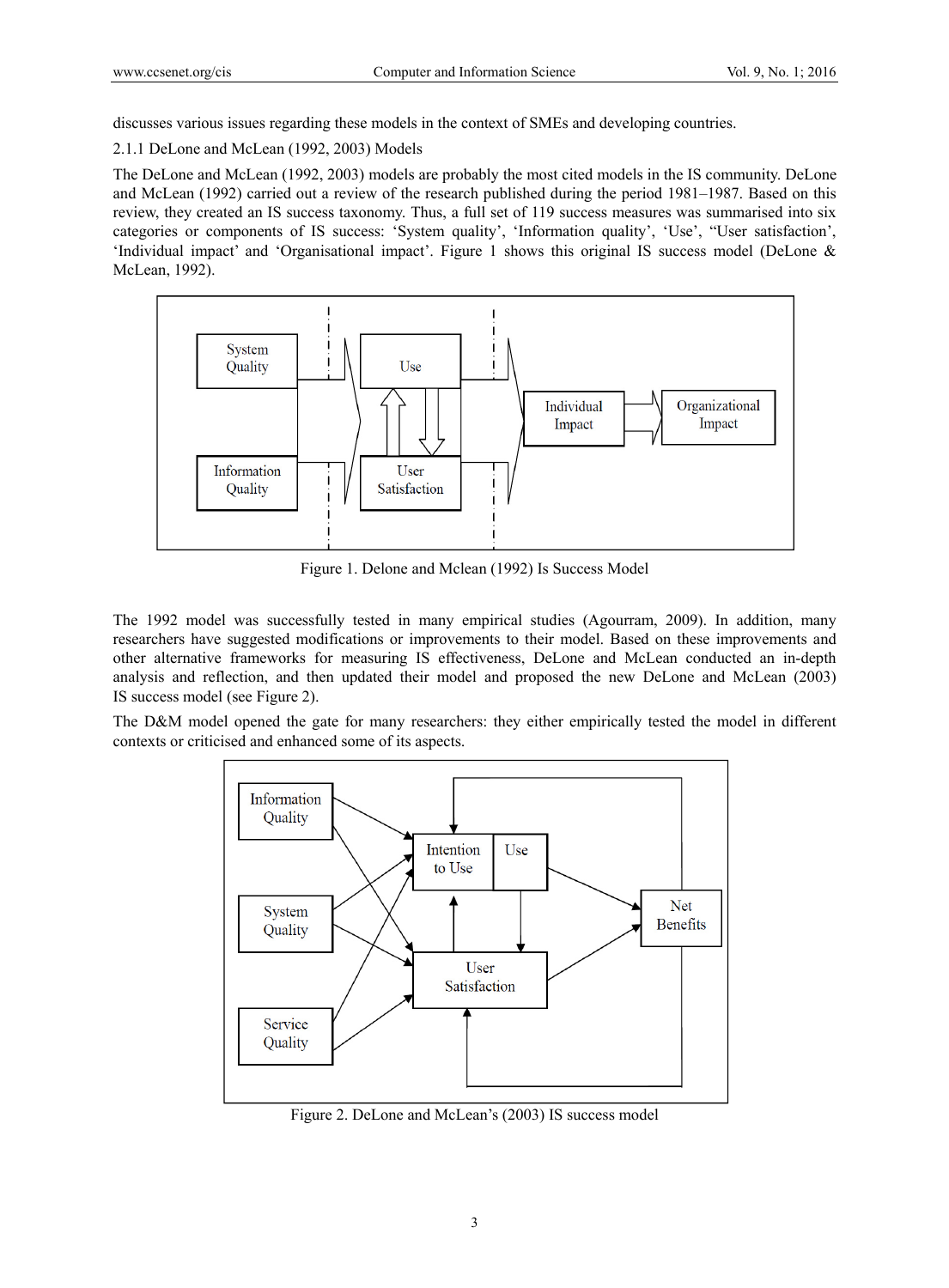## 2.1.2 The IS-Impact Model

Based on DeLone and McLean's (1992) IS success model and tests of other researchers' work (Myers, Kappelman, & Prybutok, 1998; Shang & Seddon, 2002), Gable et al. (2008) developed a more advanced IS-Impact model. To obtain and validate this model, the authors employed three surveys (an identification survey, a specification survey and a confirmatory survey) with data collected from 600 respondents. The identification survey aimed to specify the salient success dimensions and measures; the specification survey was then used to identify the a priori model; while the purpose of the confirmatory survey was to validate the a priori model and instrument (Gable et al., 2008). Using a multi-method research design, Gable et al. (2008) extended the research cycle proposed by MacKenzie and House (1978) and McGrath (1964) to develop and validate a measurement model. Their research entailed two main phases: an exploratory phase to develop the hypothesised model and a confirmatory phase to test the model against the collected data.

The authors defined the IS impact of an information system (IS) as "a measure at a point in time of the stream of net benefits from the IS, to date and anticipated, as perceived by all key user groups" (Gable et al., 2008, p. 10). Thus, the IS-Impact model is represented as two halves: the 'impact' half measures the net benefits to date and the 'quality' half measures the possible future impacts (Gable et al., 2008). Three important issues addressed in their paper reconceptualise IS success, namely, the completeness, mutual exclusivity and necessity of the dimensions and measures.



Figure 3. The IS-Impact measurement model (adopted from (Gable et al., 2008))

The IS-Impact model consists of four constructs: 'Individual impact', 'Organisational impact', 'System quality' and 'Information quality'. These represent four distinct but related dimensions of the multidimensional phenomenon, namely, enterprise systems (ES) success (otherwise termed IS success). Furthermore, it has always been debated whether the constructs of 'Use' and 'Satisfaction' are dimensions of IS success. Through a comprehensive exploratory study, Gable et al. (2008) drew the following conclusion: both 'Use' and 'Satisfaction' are antecedents or consequences of IS impact rather than being two dimensions. When evaluating an ES, measures of these dimensions represent variables that are highly comparable across time, stakeholders, various types of system and different contexts. The impact dimensions represent the benefits that have been achieved from the system. The quality dimensions reflect future potential; hence, these four dimensions reflect a complete view of the measure of ES success (Gable et al., 2008) (see Figure 3).

The IS-Impact model is differentiated from DeLone and McLean's IS success model in the following ways: (1) it illustrates a measurement model while the D&M model depicts a causal/process model of success; (2) the addition of new measures reflects a more holistic view of the context of ERP systems and organisational characteristics; (3) it includes additional measures to probe the 'Organisational impact' construct; (3) it eliminates and consolidates measures; and (4) it revisits the relevance of the 'Use' and 'Satisfaction' constructs (Gable et al., 2008). Moreover, the original 37 measures were reduced to 27 measures in this IS-Impact model, in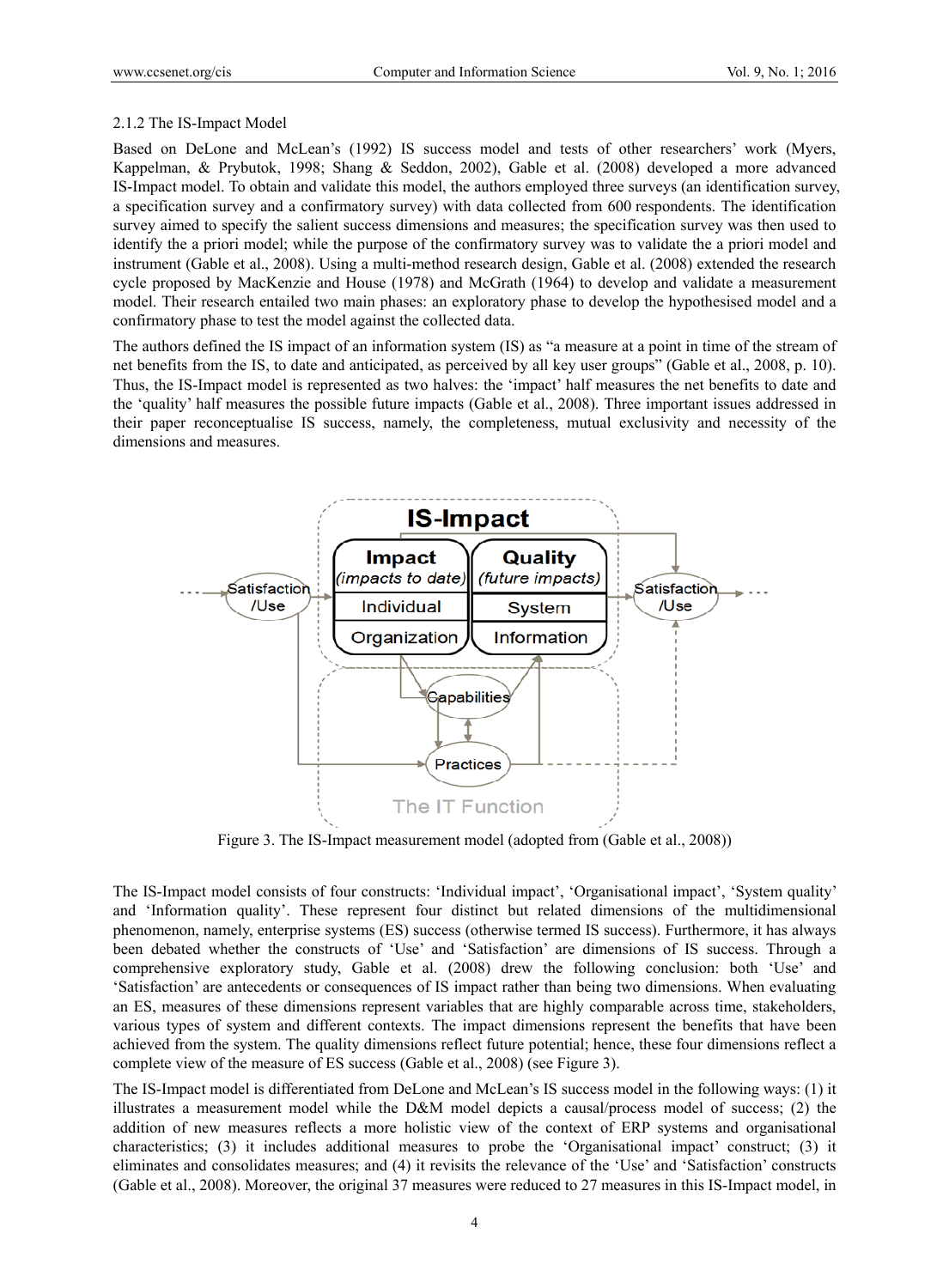the interests of parsimony. The 37 measures of IS impact are shown in Figure 4.

The current study focuses on the underlying theories which can explain the new phenomenon of the evaluation of IS by SMEs in developing countries. The study therefore assists in the development of a benefits measurement framework for IS in SMEs. Unlike other studies that have been based on the D&M model, the current study is based on the IS-Impact model. Justification for any update to the model is thus provided in accordance with the rationale and reasoning derived from existing theories and models. The D&M model, as stated at the outset, has been tested and used in many contexts and has proven its validity for use in other contexts (Urbach, Smolnik, & Riempp, 2009). The IS-Impact model is chosen due to its ability to measure the up-to-date impact of the system undergoing evaluation, as well as its ability to forecast the potential impact of a future system by evaluating the quality of information and the system itself. This model is concise and parsimonious which makes it practical and easy to use. Moreover, the model measures the level of impact across multiple staff perspectives in an organisation. The advantages of the IS-Impact model form a sound underlying base that can be validated in the context of SMEs.



Figure 4. IS-Impact model's 37 measures (extracted from Gable et al. [2008])

## *2.2 Small and Medium-Sized Enterprises (SMEs)*

SMEs have a strong influence on the economic growth of all countries. They play an important role in employment and innovation (Lin, 1998; Snider et al., 2009). They differ fundamentally from large organizations in several ways, such as having limited resources, the inadequacy of employees' skills, uncertainty towards IS and a lack of vision for their prospective competitive advantages (Salmeron & Bueno, 2006).

Traditionally, IS investment has been dominated by large organisations. This phenomenon is no longer the case: SMEs are increasingly implementing IS and, in addition, many software package vendors are now considering SMEs as a focal market. Despite this trend, a feature in most SMEs is less management support for IS (Levy & Powell, 2000; Snider et al., 2009) with managers in SMEs tending to give insufficient attention to IS (Cragg & Zinatelli, 1995 ; Yap, Soh, & Raman, 1992). SMEs are also characterised by less experience with IS in comparison with large organisations: they have only become computerised relatively recently and have little experience and training in IS management (Blili & Raymond, 1993; DeLone, 1981).

With regard to the type of IS used in SMEs, IS within SMEs are not at a very advanced stage and are subordinate to the accounting function (Blili & Raymond, 1993). Moreover, most SMEs expect their IT to have a longer life than is the expectation of larger firms. What this means is that many SMEs are locked into systems developed using advanced tools that are unsupported or incompatible with current industry standards (Levy & Powell, 2000). The SME characteristics that might affect several aspects of IS and hence have the probability of changing the measures of IS success models are described in the following paragraphs. Despite the obvious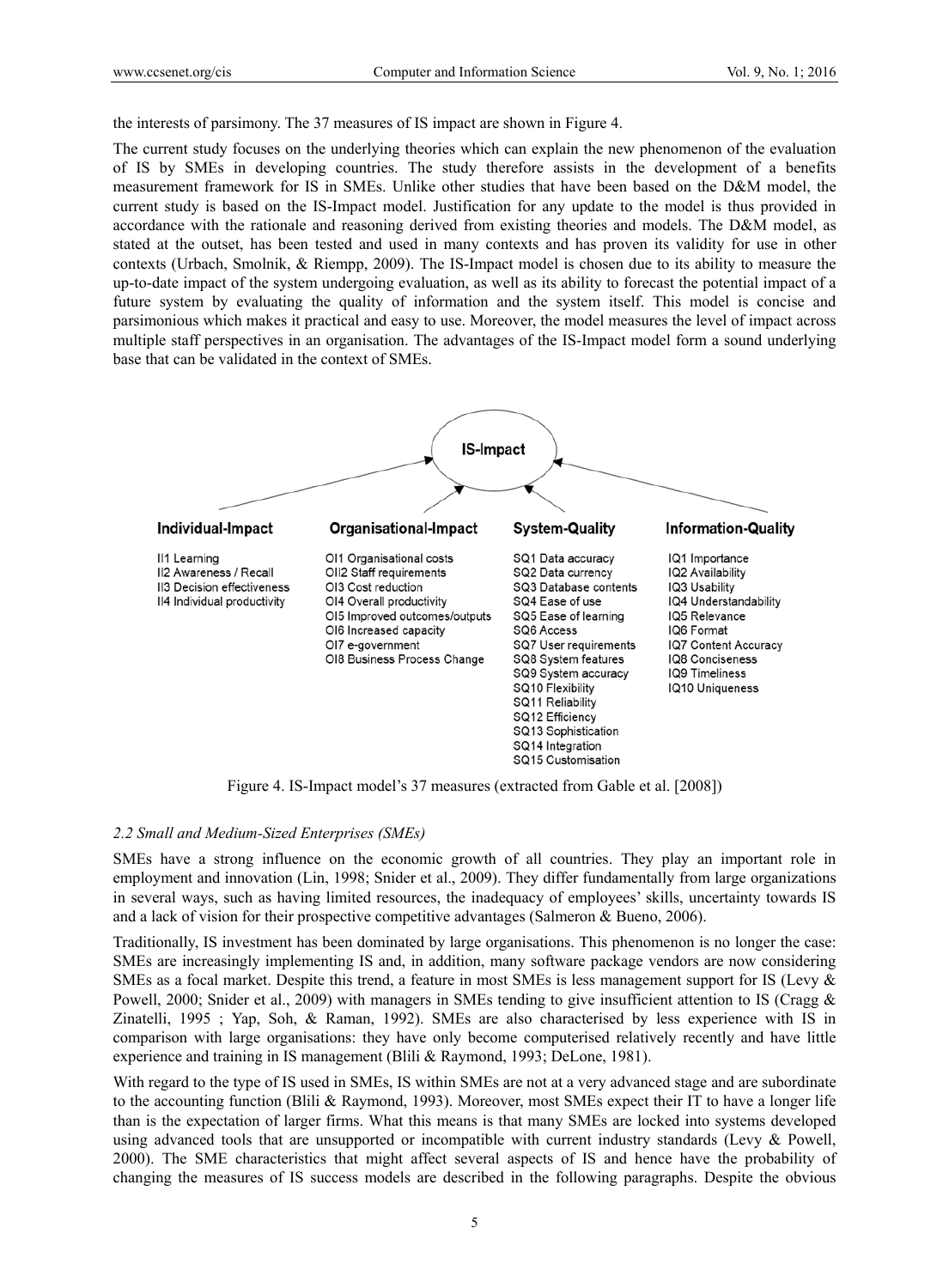effects of specific IT/IS SME characteristics, it is evident that the general characteristics of SMEs also affect many aspects of IT and information systems (IS). Many academics have remarked on some of these aspects either empirically or conceptually. For example, the centralised SME structure affects creativity, innovation, response times and the decision-making orientation of problem-solving actions (Levy & Powell, 2000; McCartan-Quinn & Carson, 2003), all of which are aspects related to IT/IS adoption and implementation.

The majority of SMEs do not have adequate financial resources and lack access to commercial lending or the ability to obtain credit. In addition, SMEs are faced with frequent raw material shortages, fluctuations in raw material price, and inadequate inventory management and stock control (Deros, Yusof, & Salleh, 2006). Consequently, in relation to IS, SMEs do not have an adequate budget for staff training and consultancy support nor for adequate hardware and software which can stifle improvement efforts and lead to difficulty in the implementation of IS projects. Therefore, SMEs may be more severely impacted by unsuccessful implementation, with these weaknesses leading to project delays or even abandonment (Snider et al., 2009). In terms of human resources, SMEs are always faced with the lack of expertise and lack of skilled employees because they are not able to offer workers better wages and working conditions (Deros et al., 2006). This, in turn, affects all phases of IS from planning and operation through to maintenance and updates. It also increases the need for external support and expertise. Snider et al. (2009) found that internal training teams often suffer from lack of time and skills to prepare and deliver effective training sessions. Moreover, the majority of SME entrepreneurs have low levels of formal education and limited training in new management principles and practices (Deros et al., 2006). General resistance to change or to the adoption of new ideas is another characteristic of SMEs (Seibert, 2004). As indicated by many researchers such as Deros et al. (2006) and Kartiwi and MacGregor (2007), the majority of SMEs rely on out-of-date technology. The reason is that some SMEs do not trust new technology, while others are unable to afford it which, in many cases, leads to inefficiency, misinformation and inadequate in-house expertise (Deros et al., 2006)

In summary, SMEs have special characteristics that differentiate them from large organisations. These characteristics play an important role in IS adoption, use and management. Having an understanding of the issues and characteristics of SMEs is crucial before making any attempt to measure IS success.

#### *2.3 Developing Countries and the Use of Information Systems (IS)*

Academic researchers have differentiated between developed and developing countries as two different contexts due to government regulations, economic laws and other social factors that could affect research findings.

This research has been undertaken in the developing countries' context. The use of IS in developing countries continues to be challenging due to several factors (Alghamdi, Goodwin, & Rampersad, 2011a; Alghamdi et al., 2011b). Information system (IS) products are not often tailored to the unique needs of developing countries as they were initially designed for the markets of developed countries (Berisha-Namani, 2009). Furthermore, limited financial resources (Berisha-Namani, 2009) and inadequate expertise and human resources in SMEs in developing countries (Berisha-Namani, 2009) and the lack of robust regulatory frameworks for IS in developing countries pose major problems. In non-English speaking contexts, the language barrier is also of consideration for developing countries as some citizens may not necessarily know other languages beyond the local language whereas IS products may, for example, be dominated by English-language content (Grazzi & Vergara, 2012).

With the growing importance of IS in SMEs in developing countries, researchers have begun to investigate the adoption and use of IS in contexts such as Malaysia (Alam & Noor, 2009), Nigeria (Irefin, Abdul-Azeez, & Tijani, 2012) and the Kingdom of Saudi Arabia (KSA) (Skoko, 2012; Skoko & Ceric, 2010). Generally, the focus of existing studies is on pre-implementation considerations surrounding IS in SMEs in developing countries rather than on post-implementation issues (e.g. Apulu & Latham, 2010; Ashrafi & Murtaza, 2008; Berisha-Namani, 2009; Manochehri, Al-Esmail, & Ashrafi, 2012; Modimogale & Kroeze, 2011). Only a limited number of studies have attempted to measure the post-implementation benefits of IS in SMEs in developing countries (Ndiege, Wayi, & Herselman, 2012). For instance, Kale, Banwait and Laroiya (2010) surveyed 130 SMEs in India to find out whether and how Indian SMEs are benefiting from IS implementation for enterprise resource planning (ERP). Their study revealed that most SMEs implemented a new IS to integrate with the existing IS and found IS implementation was mainly beneficial in reducing inventory, improving customer services and improving communications. In addition, the study found that top management support, and user involvement and participation are the major contributors to IS success (Kale et al., 2010). In Jordan, Hawari and Heeks (2010) developed a "design–reality gap" model and applied it to a case study of IS failure in a Jordanian manufacturing firm. Analysing the situation both before and during IS implementation through a combination of interviews, observations and document analyses, Hawari and Heeks (2010) found sizeable gaps between the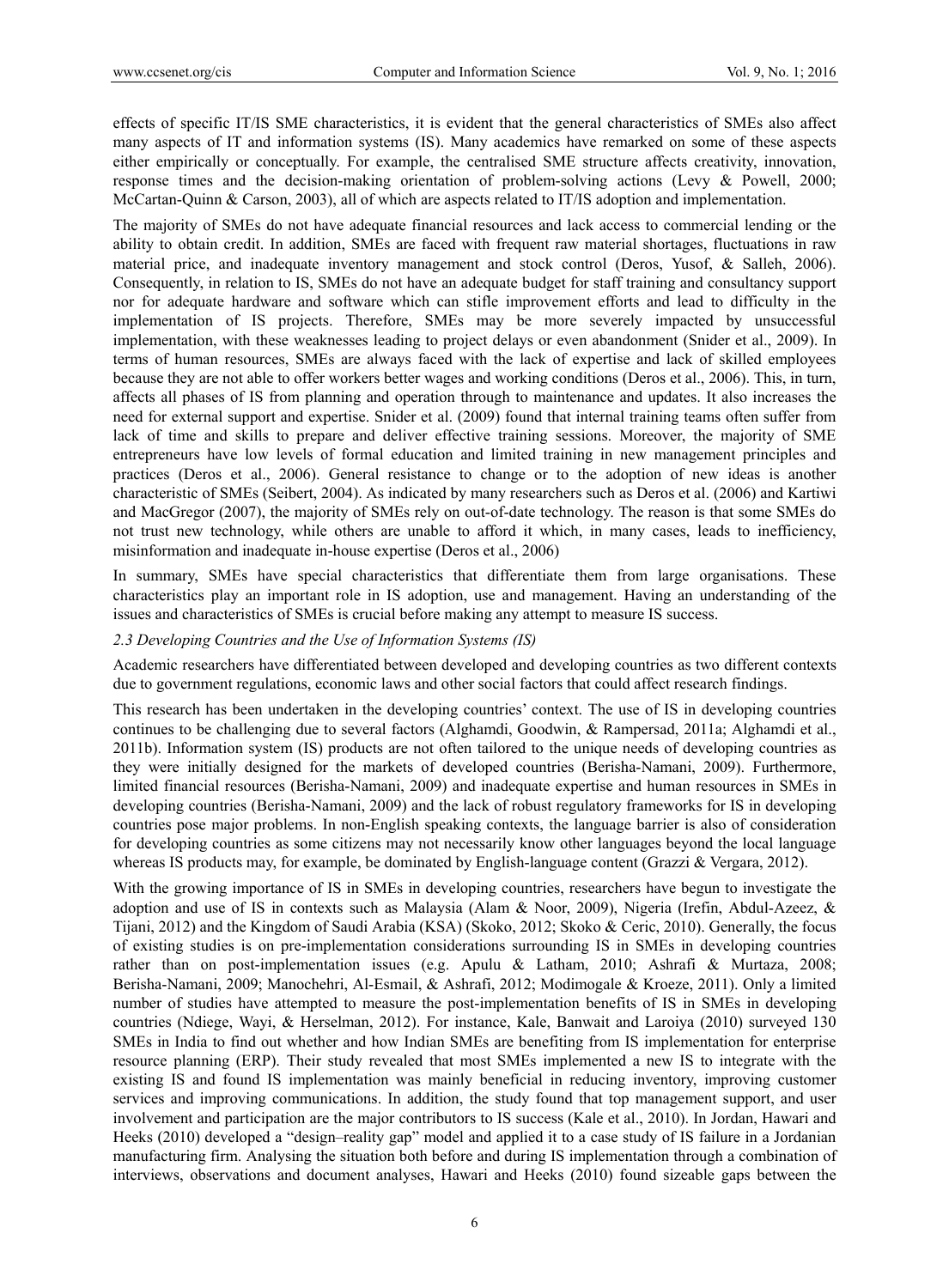assumptions and requirements built into the IS design and the actual realities of the client organisation. Their model was derived from different IS success measurement models which comprised seven dimensions summarised by the ITPOSMO acronym (information, technology, processes, objectives and values, staffing and skills, management system and structure and other resources) (Hawari & Heeks, 2010). Ndiege et al. (2012) focused on assessing the quality of IS used by SMEs in Kenya. They found that the low usage of IS within SMEs was attributed to the low level of IS skills of both SME management and IS users, and to poorly designed IS that did not adequately address the needs of SMEs. They also evaluated the quality of IS in SMEs in developing countries by applying the D&M model and found the quality to be barely sufficient (Ndiege et al., 2012). Similarly, in Malaysia, Wei, Loong, Leong and Ooi (2009) presented a re-specification of the D&M model. They proposed a conceptual model that resulted from a comprehensive review of the IS success literature. Their results provided an expanded understanding of the factors that measure IS success and suggested ways to improve IS usage (Wei et al., 2009). A recent study by Ghobakhloo and Tang (2015) developed an integrated IS success model based on the D&M model and the technology–organisation–environment (TOE) framework of the firm. Their model was tested using data based on 316 respondent Iranian and Malaysian manufacturing SMEs. Their model shows that the determinants of IS success for SMEs incorporate both organisational and environmental determinants in addition to the technological factors identified in the D&M model (Ghobakhloo & Tang, 2015).

Despite the value of previous studies in their examination of IS benefits in specific countries, a more comprehensive model is needed. The current study has proposed a conceptual model that stems from an extensive review of SME characteristics and IS success models. The study has also employed the highly relevant IS-Impact model as the theoretical base, extending beyond the typical D&M model.

#### **3. The Research Model**

The research model proposed in this study is the result of a synthesis process included the IS-Impact model with characteristics and studies of SMEs in developing countries. This combination was performed in order to respond to two main issues around IS success modelling, namely, the theoretical basis and validity in the SME context with these providing both rationality and generality for the measurement model (Ahlan, 2014).

Figure 5 demonstrate this model. Details of the dimensions of IS success in SMEs are shown in Table 2 and the set of measures for each dimension are shown in Table 3.



Figure 2. The a priori model of IS success measurement in SMEs in developing countries

|  | Table 2. Dimensions of IS success in SMEs in developing countries |
|--|-------------------------------------------------------------------|
|  |                                                                   |

| <b>Dimension</b>  | #            | <b>Definition</b>                                                             |
|-------------------|--------------|-------------------------------------------------------------------------------|
|                   | <i>Items</i> |                                                                               |
| Individual impact | 4            | The benefits received by the IS recipient due to IS applications (DeLone $\&$ |
|                   |              | McLean, 1992).                                                                |
| Organisational    | 12           | The firm-level benefits received by an organisation due to IS applications    |
| impact            |              | (Gorla, Somers, & Wong, 2010).                                                |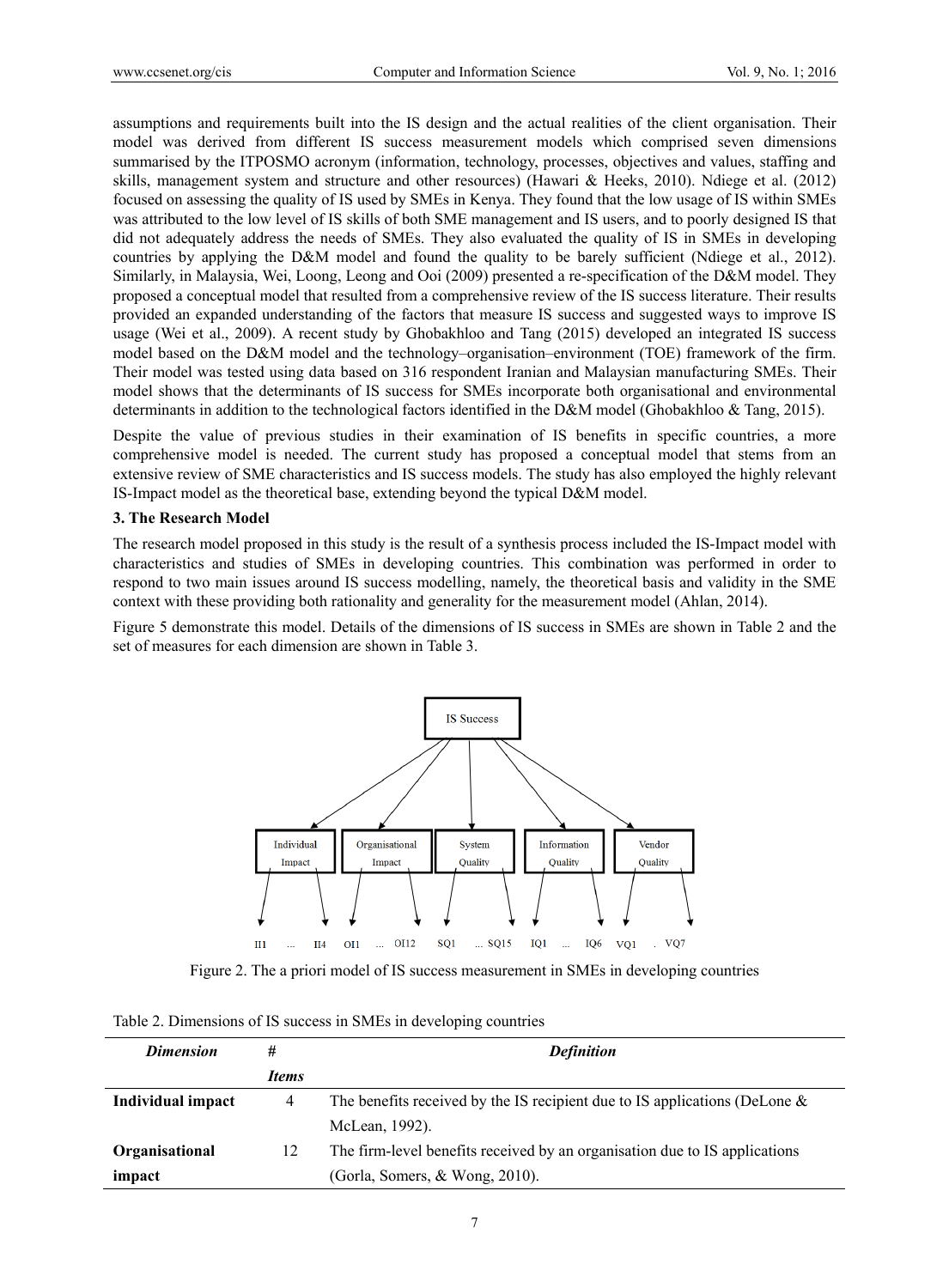| <b>System quality</b>      | 15 <sup>1</sup> | The desirable characteristics of the IS applications (Petter et al., 2008).        |
|----------------------------|-----------------|------------------------------------------------------------------------------------|
| <b>Information quality</b> | 6               | The desirable characteristics of the system's outputs (Petter et al., 2008).       |
| <b>Vendor</b> quality      |                 | The quality of the support that system users receive from the IS vendor (Petter et |
|                            |                 | al., $2008$ ).                                                                     |
| <b>Total</b>               | 44              |                                                                                    |

#### Table 3. Set of measures for each dimension

| <b>Individual impact</b> |          | <b>Organisational impact</b> |           |                 | <b>System quality</b><br><b>Information</b> |                 | <b>Vendor</b> quality |                 |         |
|--------------------------|----------|------------------------------|-----------|-----------------|---------------------------------------------|-----------------|-----------------------|-----------------|---------|
|                          |          |                              |           |                 |                                             | quality         |                       |                 |         |
| II1 Learning             |          | OI1 Organisational costs     |           | SQ <sub>1</sub> | of<br>Ease                                  |                 | IQ1 Importance        | VQ1             |         |
| <b>II2 Awareness</b>     |          | OI2 Staff requirements       |           | learning        |                                             |                 | IQ2 Availability      | Maintenance     |         |
| II3                      | Decision | OI3 Cost reduction           |           |                 | SQ2 Ease of use                             | IQ3 Usability   |                       | VQ <sub>2</sub> | Online  |
| effectiveness            |          | OI4 Overall productivity     |           | SQ3 Access      |                                             | IQ4 Format      |                       | service         |         |
| II4 Individual           |          | OI5 Improved outcome         |           | SQ4             | User                                        | IQ <sub>5</sub> | Content               | VQ3 Reliability |         |
| productivity             |          | OI6 Increased capacity       |           | requirements    |                                             | accuracy        |                       | VQ4 Popularity  |         |
|                          |          | <b>Business</b><br>OI7       | process   | SQ <sub>5</sub> | System                                      |                 | IQ6 Timeliness        | VQ5 Expertise   |         |
|                          |          | change                       |           | feature         |                                             |                 |                       | VQ6             | Locally |
|                          |          | OI8 Improved planning        |           | SQ <sub>6</sub> | System                                      |                 |                       | available       |         |
|                          |          | OI9                          | Improved  | accuracy        |                                             |                 |                       | VQ7             | Support |
|                          |          | management                   |           |                 | SQ7 Flexibility                             |                 |                       | empathy         |         |
|                          |          | OI10                         | Increased |                 | SQ8 Reliability                             |                 |                       |                 |         |
|                          |          | competitiveness              |           |                 | SQ9 Efficiency                              |                 |                       |                 |         |
|                          |          | OI11 Business innovation     |           | <b>SQ10</b>     |                                             |                 |                       |                 |         |
|                          |          | OI12 Improved resource       |           | Sophistication  |                                             |                 |                       |                 |         |
|                          |          | utilisation                  |           |                 | SQ11 Integration                            |                 |                       |                 |         |
|                          |          |                              |           | SQ12            |                                             |                 |                       |                 |         |
|                          |          |                              |           |                 | Multi-language                              |                 |                       |                 |         |
|                          |          |                              |           | SQ13            |                                             |                 |                       |                 |         |
|                          |          |                              |           |                 | Standardisation                             |                 |                       |                 |         |
|                          |          |                              |           | SQ14 Security   |                                             |                 |                       |                 |         |
|                          |          |                              |           |                 | SQ15 Scalability                            |                 |                       |                 |         |
| 4                        |          | 12                           |           | 15              |                                             | 6               |                       | 7               |         |
| Total 44                 |          |                              |           |                 |                                             |                 |                       |                 |         |

#### **4. Model Validation**

The proposed model was validated using a survey method to collect data. A total of 431 responses were received from SMEs in Saudi Arabia: 365 were complete and valid for analysis. Respondents were classified according to demographic questions which sought information about respondents and their organisation. Table 4 shows frequencies of demographic variables.

Structural equation modelling (SEM) and second-order confirmatory factor analysis (CFA) were conducted sequentially to evaluate and test statistically significant relationships between the model constructs. Based on these results, the model was further refined by removing non-significant links and then reassessed to produce the final model. The final model was assessed for goodness of fit, reliability and validity as discussed in the next subsections.

Confirmatory factor analysis (CFA) is a special form of factor analysis used to test whether the data fit a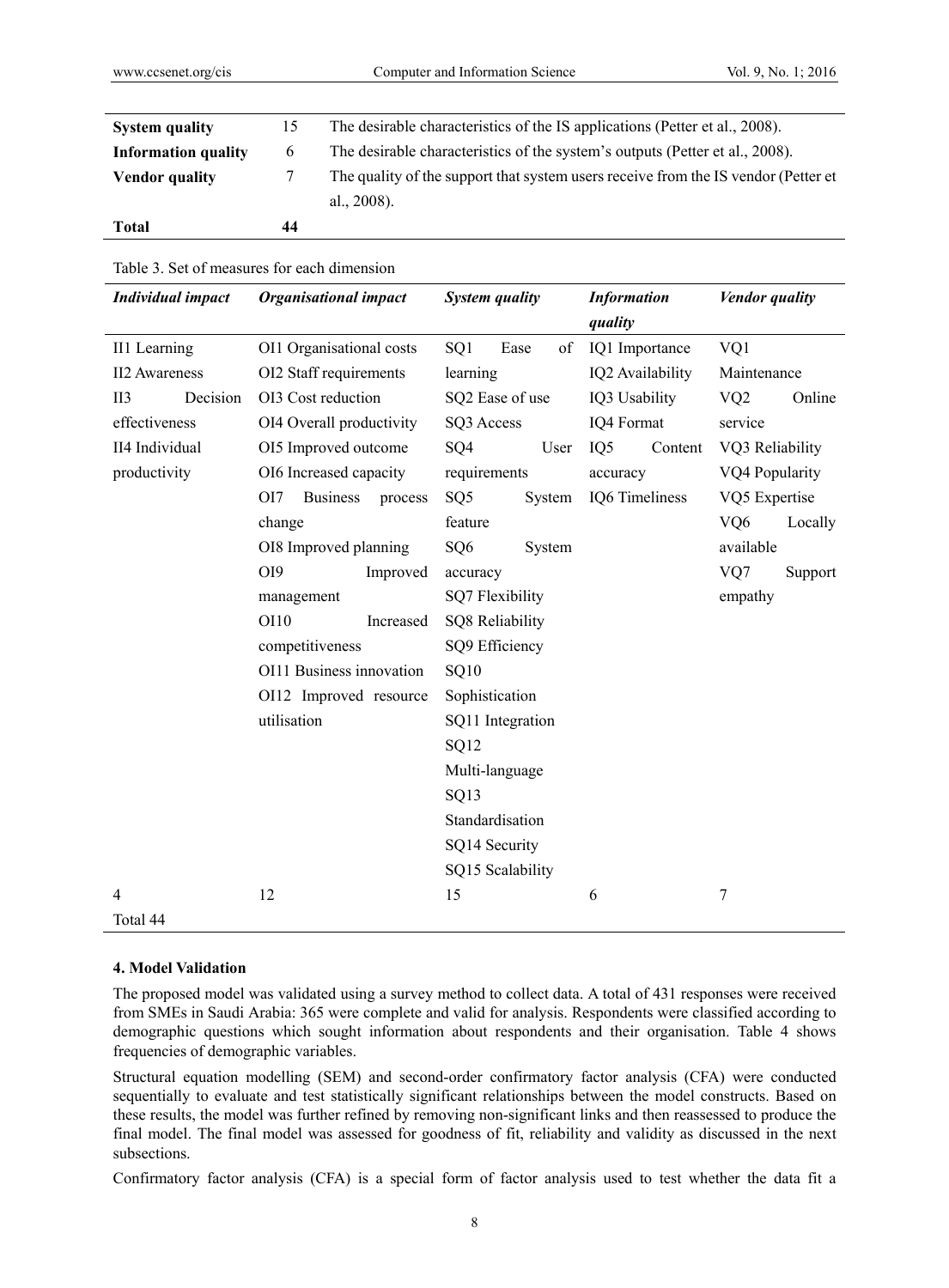hypothesised measurement model (Schreiber, Nora, Stage, Barlow, & King, 2006). Confirmatory factor analysis (CFA) techniques were performed in this study using SPSS AMOS, Version 22 software.

The main reason for choosing CFA was that it is more theoretically driven unlike exploratory factor analysis (EFA) which has been identified as a data-driven technique (Barendse, Oort, & Timmerman, 2015). CFA allows researchers to base their hypothesised models on the required theory in order to defend the relationships between constructs and also in terms of justifying the number of factors required for each construct.

The assessment process for the model using CFA comprised scale refinement for each construct, then assessing the structural model fit. Finally, assessment of reliability and validity was undertaken.

Assessing the model at both construct and structural levels involved multiple iterations of applying goodness-of-fit indices to test statistically significant relationships between the model constructs and variables (independent and dependent variables). Based on the results of the fit indices, the model was refined by removing non-significant links and then reassessed to produce the final model. Another modification to the model that helped to achieve an acceptable fit was using correlation between errors of the variable as suggested by (Lance, 2011). Furthermore, under certain conditions of unidimensionality, parcelling can be considered for a better fit (Little, Cunningham, Shahar, & Widaman, 2002; Yang, Nay, & Hoyle, 2009).

First, in line with the suggestions of many scholars (e.g. Rampersad, Quester, & Troshani, 2010; Schumacker & Lomax, 2004), the model was tested at the construct level using CFA, prior to combining the constructs structurally (the structural model). This was important for diagnosing and reducing problems that could amalgamate at later stages (Rampersad, 2008). Therefore, a test was performed for each construct in isolation and some modification was undertaken to achieve the required fit. The structural model fit was then assessed as a second stage with the third stage being the assessment of reliability and validity. Slight modifications were performed in order to achieve a perfect fit for the structural model, with validity and reliability addressed.

The following subsections detail the procedure for the three stages: assessment of constructs' fit; assessment of structural model fit; and assessment of reliability and validity.

| Class                      | Group                 | Frequency | Percentage |
|----------------------------|-----------------------|-----------|------------|
| Gender                     | Male                  | 244       | 66.8%      |
|                            | Female                | 112       | 30.7%      |
| Age                        | Less than 20          | 17        | 4.7%       |
|                            | Between 20 and 29     | 121       | 33.2%      |
|                            | Between 30 and 39     | 158       | 43.3%      |
|                            | Between 40 and 49     | 55        | 15.1%      |
|                            | 50 or over            | 8         | $2.2\%$    |
| Position                   | Owner                 | 175       | 47.9%      |
|                            | Management staff      | 94        | 25.8%      |
|                            | Operational staff     | 31        | 8.5%       |
|                            | IT staff              | 51        | 14.0%      |
| Qualifications             | Less than high school | 27        | $7.4\%$    |
|                            | High school           | 94        | 25.8%      |
|                            | Bachelor degree       | 194       | 53.2%      |
|                            | Postgraduate degree   | 45        | 12.3%      |
| Organisation's main sector | Manufacturing         | 77        | 21.1%      |
|                            | Trade                 | 145       | 39.7%      |
|                            | Services              | 137       | 37.5%      |
| Size of the organisation   | Small                 | 173       | 47.4%      |
|                            | Medium-sized          | 178       | 48.8%      |
|                            | Large                 | 12        | $3.3\%$    |
| Number of employees        | $\leq 10$             | 134       | 36.7%      |
|                            | 10 to $\leq 50$       | 126       | 34.5%      |
|                            | $50 \text{ to } 500$  | 69        | 18.9%      |
|                            | $>$ or = 100          | 32        | 8.8%       |
|                            | Total in each group   | 365       | 100.0%     |

Table 4. Frequencies of demographic variables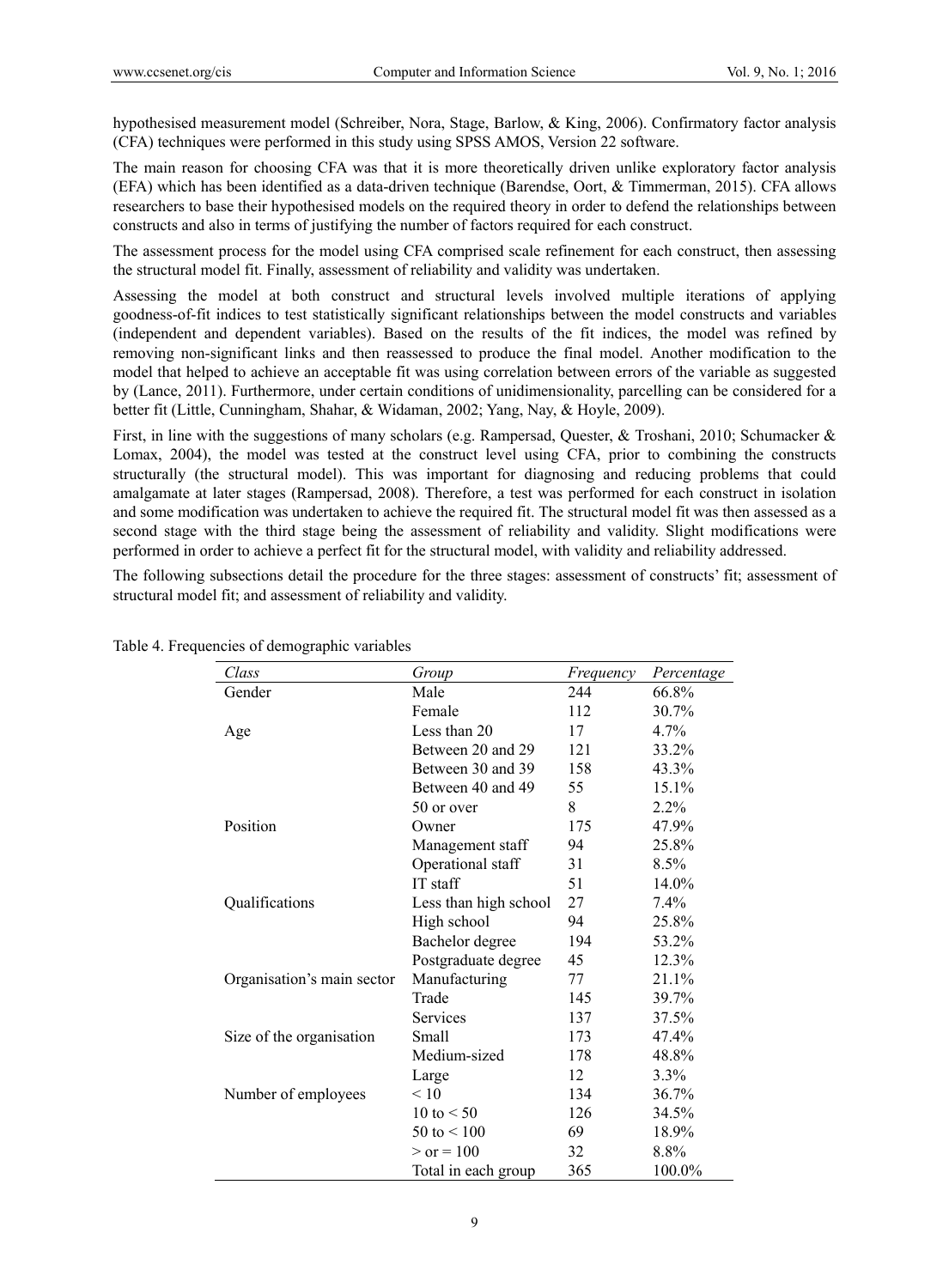#### *4.1 Assessment of Constructs' Fit*

As a first step in using CFA as the analysis technique, each construct was assessed by applying various measures of model fit, seeking a good fit that could be justified according to previous theories and studies. Checking for model fit at the construct level prior to combining the constructs structurally was important as a scale refinement step to help identify and tackle model fit problems that could otherwise emerge later (Rampersad, 2008).

The sequential evaluation and tests indicated the final representation of each construct with the factor loading of the items on their expected latent constructs being greater than 0.70 and significant at *p* < 0.001. All constructs showed a perfect to acceptable fit as shown in Table 5.

| Construct             | $Chi$ -sa | df | <i>p</i> -value | <b>GFI</b> | <i>AGFI</i> | <b>CFI</b> | TIJ    | <b>RMSEA</b> | <b>SRMR</b> |
|-----------------------|-----------|----|-----------------|------------|-------------|------------|--------|--------------|-------------|
|                       |           |    | > 0.05          | > 0.90     |             | > 0.95     | > 0.95 | $\leq$ 0.08  | ${}< 0.05$  |
| Individual impact     | 3.34      |    | 0.68            | 0.99       | 0.95        | 0.99       | 0.99   | 0.80         | 0.0059      |
| Organisational impact | 65.6      | 19 | $\theta$        | 0.95       | 0.915       | 0.98       | 0.97   | 0.82         | 0.0246      |
| System quality        | 87.42     | 26 | $\Omega$        | 0.95       | 0.912       | 0.98       | 0.97   | 0.061        | 0.0259      |
| Information quality   | 14.32     | 8  | 0.074           | 0.99       | 0.97        | 0.99       | 0.99   | 0.47         | 0.0123      |
| Vendor quality        | 7.515     |    | 0.185           | 0.99       | 0.98        | 0.99       | 0.99   | 0.037        | 0.0126      |

#### Table 5. Model fit at the construct level

## *4.2 Assessment of Structural Model Fit*

Structural equation modelling (SEM) was sequentially conducted to evaluate and test the statistically significant relationships between the model constructs.

Some adjustments to the scales were required, such as the removal of items and parcelling. In the initial phase, five constructs with 44 items in a second-order CFA (the original model) were used to test the structural model. Based on the results, the model was further refined sequentially by removing non-significant links and then reassessed for reliability and validity. Another suggested refinement based on the result was also applied by constructing an upper-level construct, with this process called 'parcelling' (Little et al., 2002). Figure 6 shows this refinement where the impact constructs are combined into another latent variable called 'Impacts' which refers to both 'Individual impact' and 'Organisational impact'. Similarly, 'System quality', 'Information quality' and 'Vendor quality' are combined into the latent construct 'Quality'. This refinement fulfils Gable et al.'s (2008) IS impact definition and the IS-Impact conceptual model. This result was also supported by Rabaa'i (2012) study in which the original IS-Impact model was combined with the IS support model in a structural model that related to satisfaction. This refinement shows good fit, convergent validity and discriminant validity. Therefore, this model was chosen as the final model for the study. Table 6 shows the goodness-of-fit indices for the final model.

| Model             |       | > 0.05 |          |           |             | Chi-sq. df $p$ -value $X^2$ GFI AGFI CFI TLI RMSEA SRMR<br>$> 0.90$ $> 0.95$ $> 0.95$ $< 0.08$ $< 0.05$ |       |
|-------------------|-------|--------|----------|-----------|-------------|---------------------------------------------------------------------------------------------------------|-------|
| Final model 485.8 | 262 0 |        | 1.9 0.90 | 0.88 0.97 | $\sim 0.97$ | 0.048                                                                                                   | 0.036 |

Table 6. Goodness-of-fit indices for the final model

### *4.3 Assessment of Reliability and Validity*

All scales were evaluated for reliability and validity. Owing to the importance of this validation, Straub, Boudreau, and Gefen (2004) suggested the use of more than one method to test validity and reliability arguing that "establishing construct validity should be a mandatory research practice" (p. 398). In this study, each construct was assessed against the following aspects: indicator reliability, internal consistency reliability, convergent validity and discriminant validity.

#### 4.3.1 Reliability

Reliability is a crucial analysis to be performed on the scale refers to its consistency, given the same conditions (Pallant, 2013). In this study, the analysis of scale reliability was performed through an assessment of indicator reliability and internal consistency reliability (Bannigan & Watson, 2009; Hinkin, 1995).

Internal consistency refers to the homogeneity of the items in the measure or the extent to which item responses correlate with the total test score. Internal consistency can be measured using different methods, for instance,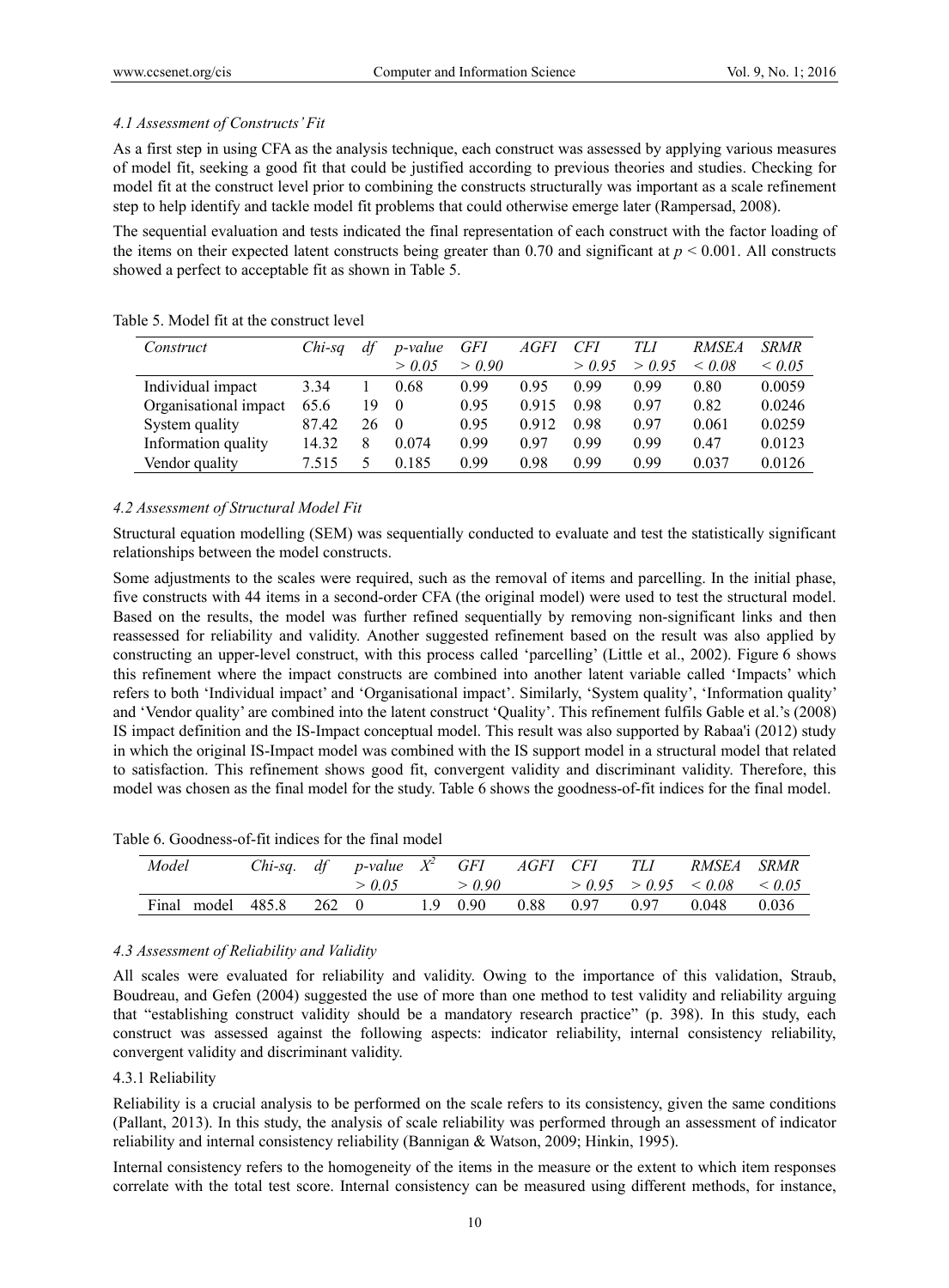split halves, Kuder–Richardson approaches (KR-21) and Cronbach's alpha (Fraenkel & Wallen, 2009). The current study evaluated internal consistency using Cronbach's alpha value as it is the most frequently employed method for determining internal consistency (Cooper & Schindler, 2006; Fraenkel & Wallen, 2009; Gliem & Gliem, 2003; Kimberlin & Winterstein, 2008). The values of Cronbach's alpha range between zero (0) and one (1), with a value between 0.8 and 0.95 referring to very good reliability. (Gliem & Gliem, 2003). Five independent scales were used in the survey questionnaire that constructed the proposed model, namely, 'Individual impact', 'Organisational impact', 'System quality', 'Information quality' and 'Vendor quality'. Table 7 summarises the results of Cronbach's alpha for all constructs, showing that the internal reliability for all the variables/dimensions was very good as their values are greater than 0.92. Based on these scores, the internal consistency (or the homogeneity) of the measures was confirmed.

Indicator reliability refers to how much of the indicator's variance is explained by the corresponding factor that it measures (Bannigan & Watson, 2009; Gliem & Gliem, 2003; Kimberlin & Winterstein, 2008). Some researchers have proposed that at least 50% of the indicator's variance should be explained by the latent variable that it measures (Gliem & Gliem, 2003; Kimberlin & Winterstein, 2008). However, others have suggested that construct reliability scores should exceed 0.7 (Bagozzi & Yi, 2011; Gefen, Straub, & Boudreau, 2000; Gliem & Gliem, 2003). In the current study, the indicator reliability for each construct is shown on Table 7. All constructs demonstrated indicator reliability.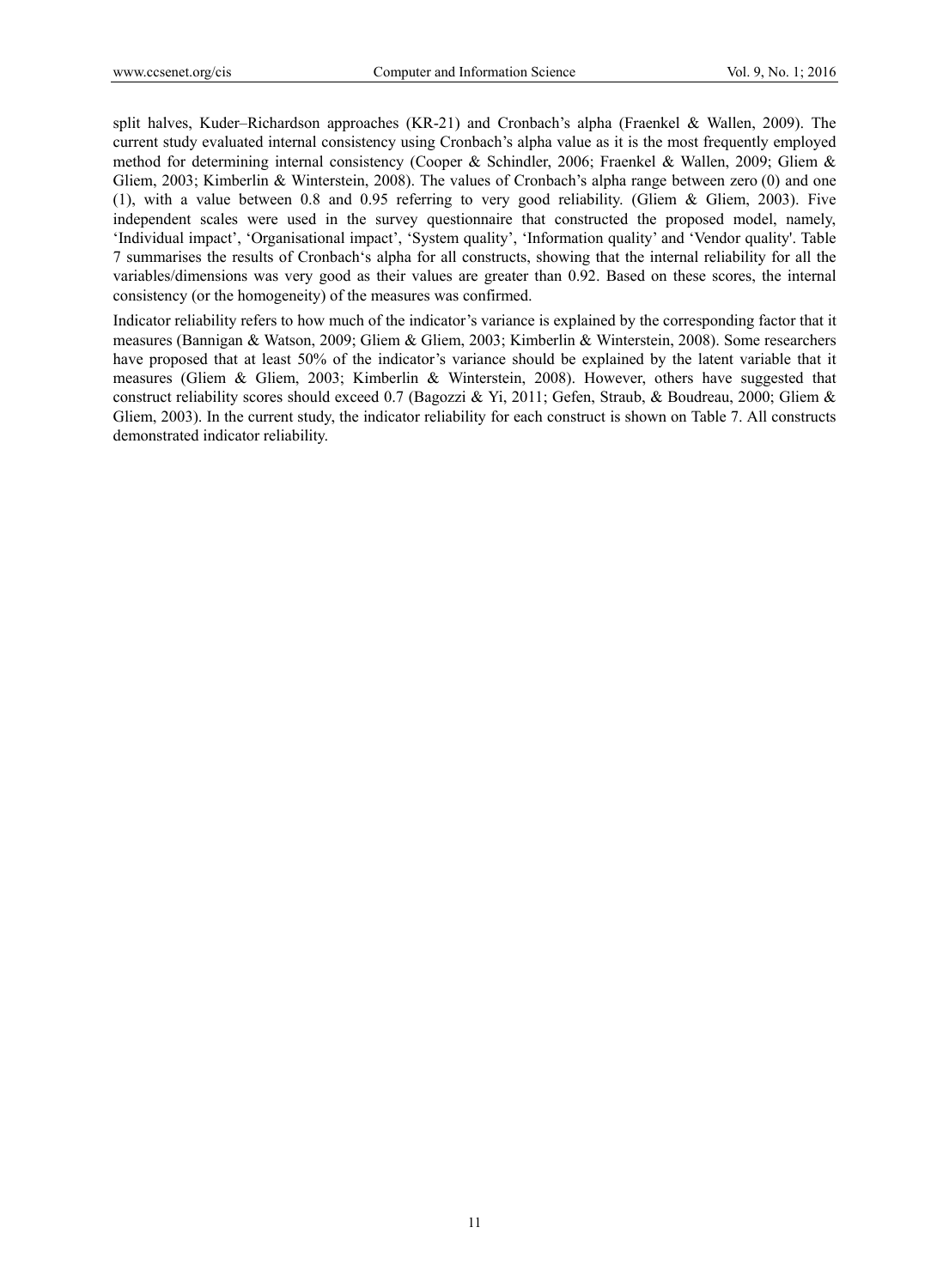

Figure 6. The Final Validated model

Table 7. Reliability results for the final model

| <b>Construct</b>             | Cronbach's alpha | <b>Indicator reliability</b> * |
|------------------------------|------------------|--------------------------------|
| Individual impact            | .925             | .716                           |
| <b>Organisational impact</b> | .962             | .888                           |
| <b>System quality</b>        | .963             | .955                           |
| <b>Information quality</b>   | .928             | .949                           |
| <b>Vendor quality</b>        | .938             | .846                           |

\*Indicator reliability = standardised regression weights = factor loadings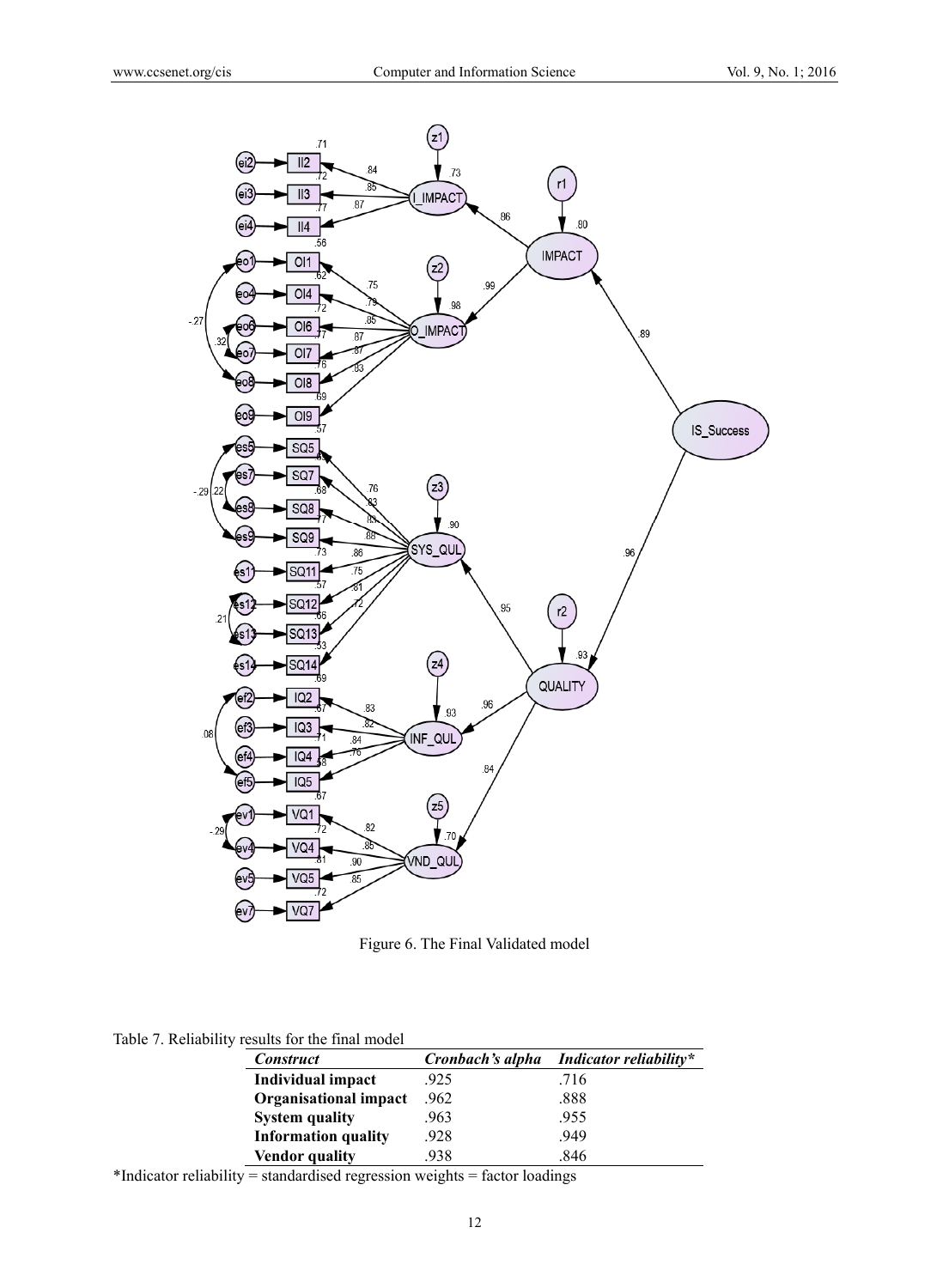# 4.3.2 Validity

Validity is the measure of the accuracy of an instrument used in a study: checking the validity is essential to ensure that the scale measures what it is intended to measure (Bannigan & Watson, 2009; Hair, Black, Babin, Anderson, & Tatham, 2006; Said, Badru, & Shahid, 2011). This study has examined for convergent validity and discriminant validity which are usually termed 'construct validity' (Doll, Xia, & Torkzadeh, 1994; Hurley et al., 1997).

Convergent validity is intended to assess the extent to which the indicators are related to the same construct (Davis, 1989). To demonstrate convergent validity, the magnitude of the direct structural relationship between the indicator and latent construct should be statistically different from zero (0); that is, the final items should be loaded highly on one construct (Anderson & Gerbing, 1988) with a factor loading of 0.50 or greater (Hair et al., 2006). In addition to the standardised factor loadings, convergent validity in this study was examined by observing the value of composite or construct reliability (CR) and variance extracted (VE) for each construct (Fornell & Larcker, 1981; Hair et al., 2006). According to Hair et al. (2006), composite or construct reliability (CR) values should be greater than 0.6 while variance extracted (VE) should be above 0.5. Values outside these limits indicate that the items have a convergent validity issue and might not consistently measure the hypothesised model. The values of composite or construct reliability (CR) and AVE were computed as shown in Table 8. The results confirmed the convergent validity of all constructs.

Discriminant validity determines that each measurement item does not correlate too highly with all other constructs except the one to which it is theoretically associated. Average variance extracted (AVE) is also used to substantiate the evidence of the discriminant validity of the latent construct (Fornell & Larcker, 1981). The values of average variance extracted (AVE) between the constructs are compared to their squared multiple correlations (SMCs) (Hair et al., 2006). Thus, the AVE for a latent construct should be greater than the variance shared between the construct and other latent constructs in the model (Fornell & Larcker, 1981; Hair et al., 2006). As shown in Table 9, all constructs in this study exhibited discriminant validity as their values for variance extracted (AVE) were all above 0.500, thus exceeding the square of the highest shared variance between factors.

Table 8. Validity results for the final model

| $Construct \quad CR^*$ |      | $AVE^*$ | $MSV^*$ | $ASV^*$ |
|------------------------|------|---------|---------|---------|
| <i>Impact</i>          | 0.92 | 0.85    | 0.74    | 0.74    |
| <i><b>Quality</b></i>  | 0.94 | 0.84    | 0.74    | 0.74    |

 $*CR$  = composite reliability; AVE = average variance extracted; MSV = maximum shared variance; and  $ASV = average shared variance.$ 

| <i>Assessment</i>                      | Criterion/<br><i>Criteria</i>                    | <b>Accepted values or conditions</b>                                                            | <b>Related references</b>                                           |  |
|----------------------------------------|--------------------------------------------------|-------------------------------------------------------------------------------------------------|---------------------------------------------------------------------|--|
| Indicator<br>reliability               | Factor loading                                   | loading<br>should be $> 0.60$ , or<br>Factor<br>ideally $> 0.7$ , and statistically significant | (Bagozzi & Yi, 2011;<br>Gefen et al., 2000; Gliem<br>& Gliem, 2003) |  |
| Internal<br>consistency<br>reliability | Cronbach's alpha                                 | For confirmatory research, value should<br>be > 0.8                                             | (Cronbach, 1951)                                                    |  |
| Convergent<br>validity                 | <b>AVE</b>                                       | AVE > 0.5                                                                                       | (Fornell $& \text{Larcker}, 1981;$<br>Hair et al., 2006)            |  |
|                                        | CR.                                              | CR > 0.7                                                                                        | (Hair et al., 2006)                                                 |  |
|                                        | Factor loading                                   | Factor loading $\geq 0.50$                                                                      | (Anderson $\&$ Gerbing,<br>1988; Hair et al., 2006)                 |  |
| <b>Discriminant</b>                    | <b>Fornell</b><br>and                            | Latent variable's AVE is greater than the                                                       | (Fornell $& \text{Larcker}, 1981;$                                  |  |
| validity                               | (1981)<br>Larcker's<br>criterion<br>using<br>AVE | squared bivariate correlations between it<br>and other latent variables in the model            | Hair et al., 2006)                                                  |  |

Table 9. Assessment criteria for reliability and validity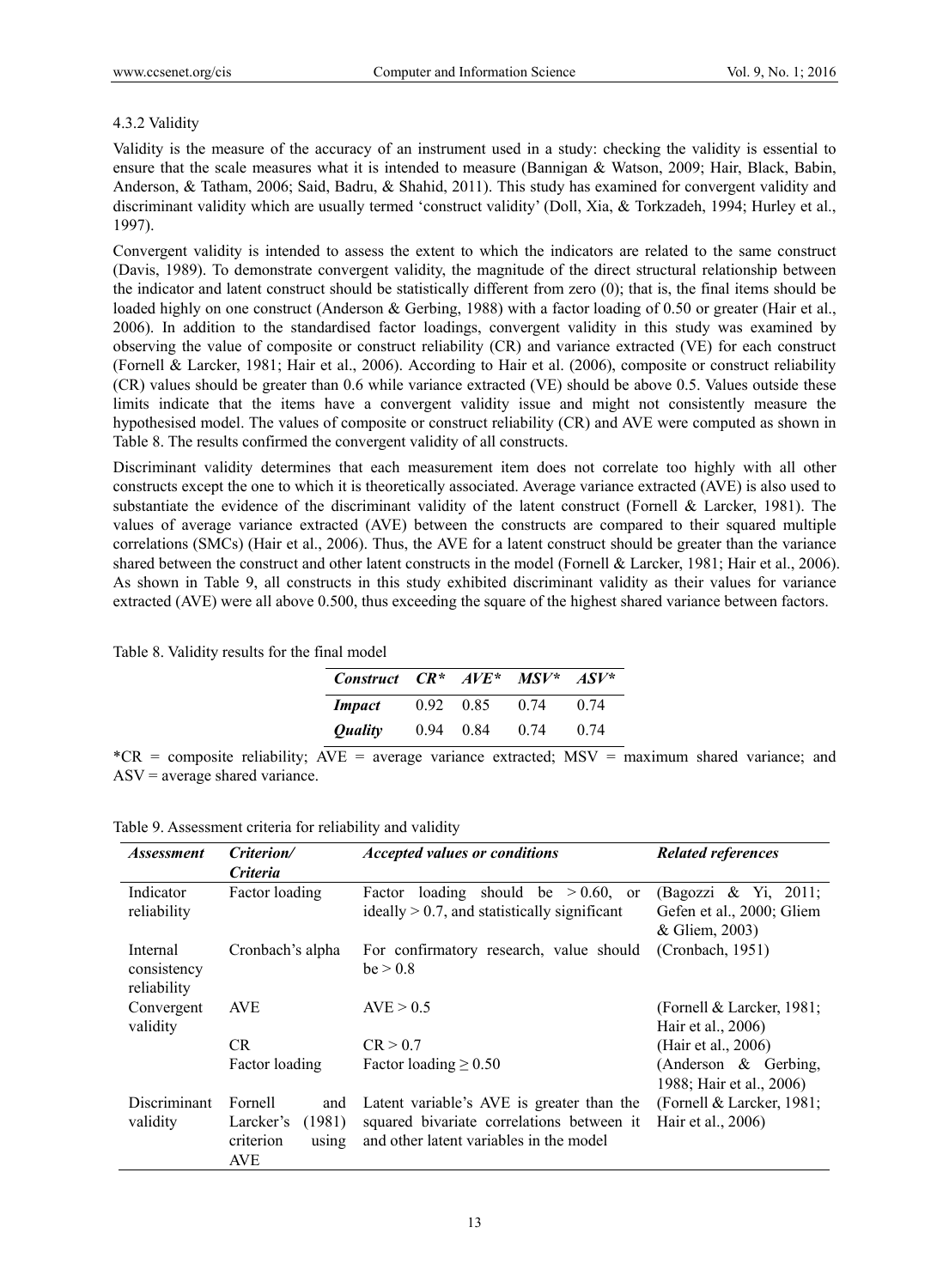# **5. Conclusion**

This research proposed and evaluated a measurement model for SMEs in developing countries. The focus of the study is on Saudi Arabian SMEs. The findings of the model test have suggested that a significant relationship exists between the five dimensions and IS success, and that the developed scale for each factor was rational and supported by other studies. The contexts of SMEs and developing countries were found to affect many parts of the model.

This research contributes to both theory and practice. In terms of the contribution to academic theory, this research contributes to the body of knowledge around research on SMEs and the measurement of IS success. First and foremost, this research has introduced a theoretical model to measure the success of IS in SMEs in Saudi Arabia as a case in the developing countries' context. The focus of previous studies in measuring IS success were on developed countries whereas the developing country context is still under-researched (Alghamdi et al., 2011a; Alshardan et al., 2013; Grazzi & Vergara, 2012; Roztocki & Weistroffer, 2011; Vrgovic, Glassman, Walton, & Vidicki, 2012).

In addition, this study has contributed to the theory by extending and further empirically testing the IS-Impact model developed by Gable et al. (2008) in a different setting than was used in previous studies. In developing the current study's model, it was argued that the previously implemented IS-Impact model was deficient in the 'Vendor (service) quality' dimension in the context of SMEs in developing countries, whereas the other four dimensions of the IS-Impact model were confirmed. The study thus incorporated the 'Vendor quality' dimension into the existing dimensions of the IS-Impact model which was found to be relevant in this discourse on IS system success. Moreover, the operationalised set of measures offers comprehensive items that can be used as a basis for research in other contexts in order to establish standardised scales.

Last but not least, this research has contributed to the literature in the Saudi Arabian SME context on which there was a paucity of research, in general, and, in particular, on the IS aspects. Although this research was conducted in the Saudi context, the findings could be applicable to similar business contexts in developing countries, particularly in countries of the Gulf Cooperation Council (GCC) (i.e. Kuwait, United Arab Emirates [UAE], Qatar, Bahrain and Oman).

In addition, the study offers important implications for policy makers and managers in developing countries. At the government level, for example, this research could help policy makers in determining interventions to optimise the monitoring of IS initiatives to ensure the effective allocation of scarce public funding. Consequently, development goals pertaining to redressing digital divide concerns in relation to IS success could be achieved. SMEs could also find this research valuable in offering insights into the development of processes to manage IS implementation to ensure that organisations could reap the anticipated benefits. Useful guidelines could be provided for the senior management of SMEs that suggest the particular factors which SME management should use in assessing the success of IS in their companies. In addition, by assessing the benefits of IS, this research could help IS vendors to identify key growth opportunities for achieving desirable benefits and a way by which to evaluate IS applications, thus being able to address any shortfall in promised benefits. Hence, this study could provide valuable insights for both government and businesses in developing strategies to realise the anticipated benefits of IS for SMEs in developing countries. Indeed, this study is instrumental as a necessary first step in equipping SMEs in developing countries with a useful framework by which to assess the benefits of information systems (IS).

## **6. Future Work**

The limitations of this research provide a natural guide to future research. As is typical, the investigation of more SMEs could result in more accurate findings. This could include SMEs in the Saudi Arabian context, or in the context of other developing countries.

Future research could examine the use of other types of IS such as customer relationship management (CRM), supply chain management (SCM) and the content management system (CMS). In addition, more advanced technical systems could be involved by using the implementation of cloud computing, such as software as a service (SaaS) that provides users with complete software applications on the internet (Tate, Sedera, McLean, & Burton-Jones, 2014). Therefore, studies on major differences in the success factors of different IS projects in the organisation could form a key direction for future research.

In summary, this study has made an important contribution in paving the way for such future research by providing a more holistic framework for the measurement of IS benefits in the context of SMEs and developing countries. It is anticipated that the findings of this research, along with the areas identified for guiding future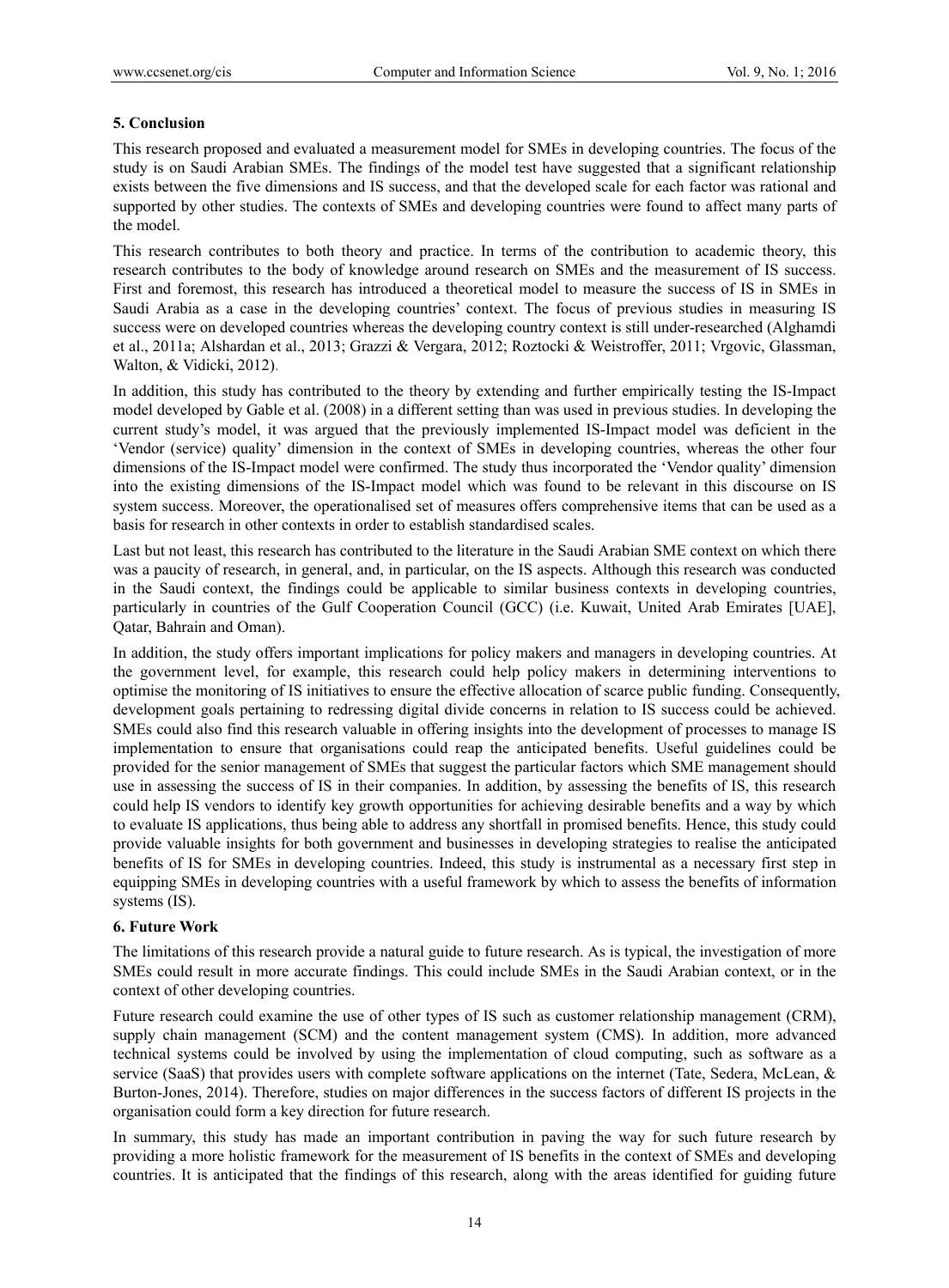research, will motivate researchers to pursue this exciting research stream.

#### **References**

- Agourram, H. (2009). Defining information system success in Germany. *International Journal of Information Management, 29*(2), 129-137. http://dx.doi.org/10.1016/j.ijinfomgt.2008.05.007
- Ahlan, A. R. (2014). Implementation of Input-Process-Output Model for Measuring Information System Project Success. *TELKOMNIKA Indonesian Journal of Electrical Engineering, 12*(7). http://dx.doi.org/10.11591/telkomnika.v12i7.5699
- Alam, S. S., & Noor, M. K. M. (2009). ICT adoption in small and medium enterprises: an empirical evidence of service sectors in Malaysia. *International Journal of Business and Management, 4*(2), P112. http://dx.doi.org/10.5539/ijbm.v4n2p112
- Al-Gahtani, S. S., Hubona, G. S., & Wang, J. (2007). Information technology (IT) in Saudi Arabia: Culture and the acceptance and use of IT. *Information & Management, 44*(8), 681-691. http://dx.doi.org/10.1016/j.im.2007.09.002
- Alghamdi, I. A., Goodwin, R., & Rampersad, G. (2011b). E-Government Readiness Assessment for Government Organizations in Developing Countries. *Computer and Information Science, 4*(3), 1913-1938. http://dx.doi.org/10.5539/cis.v4n3p3
- Alghamdi, I., Goodwin, R., & Rampersad, G. (2011a). A Suggested E-Government Framework for Assessing Organizational E-Readiness in Developing Countries *Informatics Engineering and Information Science* (pp. 479-498). http://dx.doi.org/10.1007/978-3-642-25453-6\_41
- AlGhamdi, R., Nguyen, A., Nguyen, J., & Drew, S. (2012). Factors Influencing e-commerce Adoption by Retailers in Saudi Arabia: A quantitative analysis. *International Journal of Electronic Commerce Studies*.
- Al-Mabrouk, K., & Soar, J. (2006, 19-21 Nov). *Identification of Major Issues for Successful IT Transfer in the Arab World: The Preliminary Results.* Paper presented at the Innovations in Information Technology, Dubai. http://dx.doi.org/10.1109/innovations.2006.301885
- Alshardan, A., Goodwin, R., & Rampersad, G. (2013). Measuring the benefits of IS in small organizations in developing countries. *International Journal of Conceptions on Computing and Information Technology, 1*(2), 12-17.
- Anderson, J. C., & Gerbing, D. W. (1988). Structural equation modeling in practice: A review and recommended two-step approach. *Psychological bulletin, 103*(3), 411. http://dx.doi.org/10.1037/0033-2909.103.3.411
- Apulu, I., & Latham, A. (2010). Benefits of information and communication technology in small and medium sized enterprises: a case study of a Nigerian SME. *UK Academy for Information Systems Conference Proceedings 2010*, 7.
- Ashrafi, R., & Murtaza, M. (2008). Use and Impact of ICT on SMEs in Oman. *The Electronic Journal of Information Systems Evaluation, 11*(3), 125-138.
- Azyabi, N., Fisher, J., Tanner, K., & Gao, S. (2014, 06-09 January ). *The Relationship between KM Strategies and IT Applications in SMEs.* Paper presented at the 47th Hawaii International Conference on System Sciences (HICSS), Big Island, Hawaii. http://dx.doi.org/10.1109/hicss.2014.453
- Bagozzi, R. P., & Yi, Y. (2011). Specification, evaluation, and interpretation of structural equation models. *Journal of the Academy of Marketing Science, 40*(1), 8-34. http://dx.doi.org/10.1007/s11747-011-0278-x
- Bannigan, K., & Watson, R. (2009). Reliability and validity in a nutshell. *Journal of clinical nursing, 18*(23), 3237-3243. http://dx.doi.org/10.1111/j.1365-2702.2009.02939.x
- Barendse, M., Oort, F., & Timmerman, M. (2015). Using exploratory factor analysis to determine the dimensionality of discrete responses. *Structural Equation Modeling: A Multidisciplinary Journal, 22*(1), 87-101. http://dx.doi.org/10.1080/10705511.2014.934850
- Berisha-Namani, M. (2009, 24-27 March). *The role of information technology in small and medium sized enterprises in Kosova.* Paper presented at the Fulbright Academy 2009 Conference Small Places Can Change the World. , Skopje, Macedonia.
- Blili, S., & Raymond, L. (1993). Information technology: Threats and opportunities for small and medium-sized enterprises. *International Journal of Information Management, 13*(6), 439-448. http://dx.doi.org/10.1016/0268-4012(93)90060-H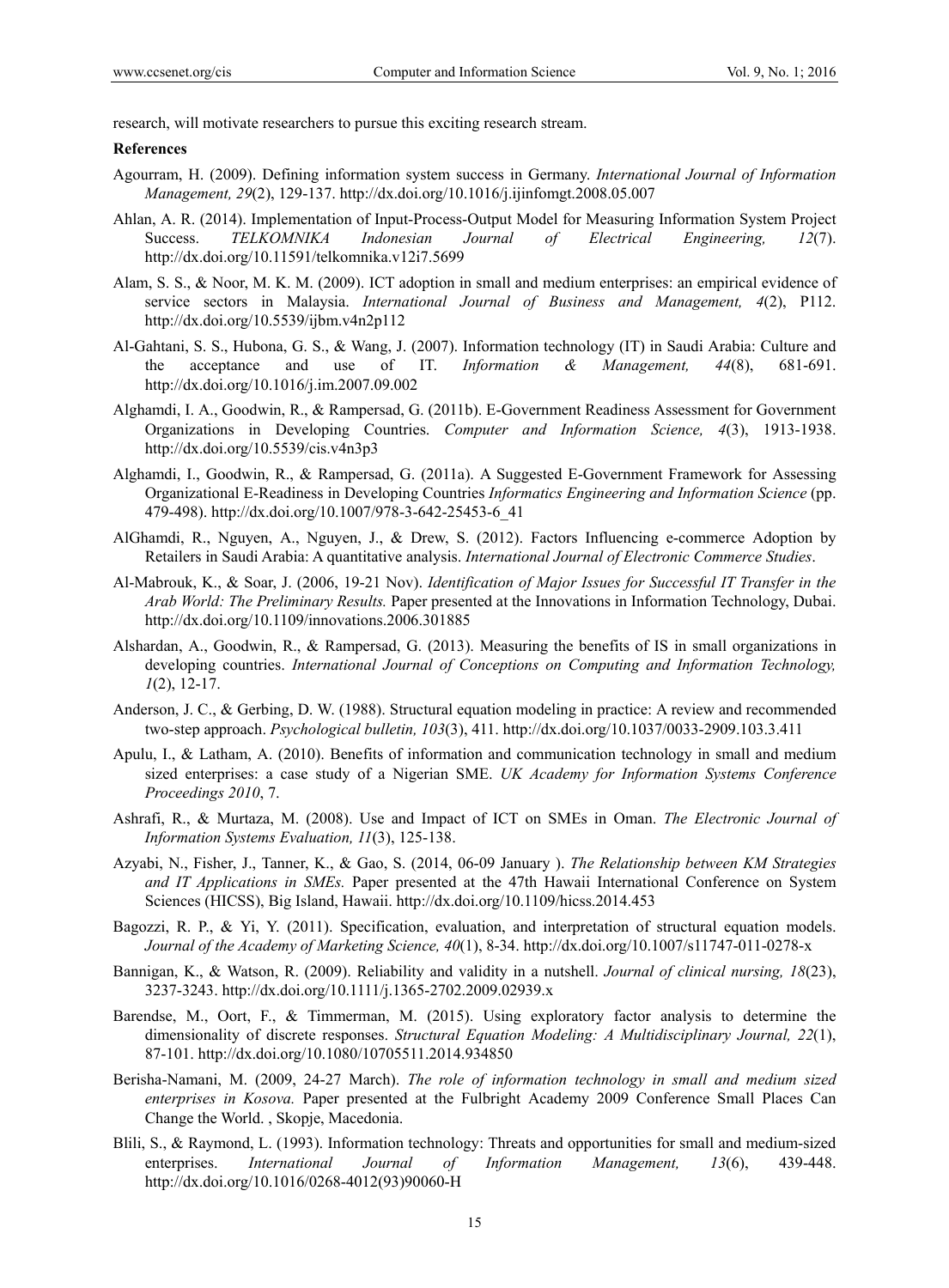- Cooper, D. R., & Schindler, P. S. (2006). *Business research methods* (Eleventh ed.): The McGraw-Hill/Irwin series (Operations and decision sciences).
- Cragg, P. B., & Zinatelli, N. (1995). The evolution of information systems in small firms. *Information & Management, 29*(1), 1-8. http://dx.doi.org/10.1016/0378-7206(95)00012-L
- Cronbach, L. J. (1951). Coefficient alpha and the internal structure of tests. *psychometrika, 16*(3), 297-334. http://dx.doi.org/10.1007/bf02310555
- Davis, F. D. (1989). Perceived Usefulness, Perceived Ease of Use, and User Acceptance of Information Technology. *MIS Quarterly, 13*(3), 319-340. http://dx.doi.org/10.2307/249008
- DeLone, W. H. (1981). Firm Size and the Characteristics of Computer Use. *MIS Quarterly, 5*(4), 65-77. http://dx.doi.org/10.2307/249328
- DeLone, W. H., & McLean, E. R. (1992). Information Systems Success: The Quest for the Dependent Variable. *Information Systems Research, 3*(1), 60-95. http://dx.doi.org/10.1287/isre.3.1.60
- DeLone, W. H., & McLean, E. R. (2003). The DeLone and McLean model of information systems success: a ten-year update. *Journal of Management Information Systems, 19*(4), 9-30.
- DelVecchio, M. (1994). Retooling the staff along with the system. *Bests Review, 94*(11), 82-83.
- Deros, B. M., Yusof, S. M., & Salleh, A. M. (2006). A benchmarking implementation framework for automotive manufacturing SMEs. *Benchmarking, 13*(4), 396-430. http://dx.doi.org/10.1108/14635770610676272
- Doll, W. J., Xia, W., & Torkzadeh, G. (1994). A confirmatory factor analysis of the end-user computing satisfaction instrument. *MIS Quarterly*, 453-461. http://dx.doi.org/10.2307/249524
- Fathian, M., Akhavan, P., & Hoorali, M. (2008). E-readiness assessment of non-profit ICT SMEs in a developing country: The case of Iran. *Technovation, 28*(9), 578-590. http://dx.doi.org/10.1016/j.technovation.2008.02.002
- Fink, D. (1998). Guidelines for the Successful Adoption of Information Technology in Small and Medium Enterprises. *International Journal of Information Management, 18*(4), 243-253. http://dx.doi.org/10.1016/S0268-4012(98)00013-9
- Fornell, C., & Larcker, D. F. (1981). Structural equation models with unobservable variables and measurement error: Algebra and statistics. *Journal of marketing research*, 382-388. http://dx.doi.org/10.2307/3150980
- Fraenkel, J. R., & Wallen, N. E. (2009). *How to design and evaluate research in education* (7th ed.). New York, NY: McGraw-Hill.
- Freel, M. S. (2000). Barriers to product innovation in small manufacturing firms. *International Small Business Journal, 18*(2), 60-80. http://dx.doi.org/10.1177/0266242600182003
- Gable, G. G., Sedera, D., & Chan, T. Z. (2008). Re-conceptualizing information system success: The IS-Impact measurement model. *Journal of the Association for Information Systems, 9*(7), 377-408.
- Gefen, D., Straub, D., & Boudreau, M. C. (2000). Structural equation modeling and regression: Guidelines for research practice. *Communications of the Association for Information Systems, 4*(1), 7.
- Ghobakhloo, M., & Tang, S. H. (2015). Information system success among manufacturing SMEs: case of developing countries. *Information Technology for Development*, 1-28. http://dx.doi.org/10.1080/02681102.2014.996201
- Gibb, A. A. (2000). SME Policy, Academic Research and the Growth of Ignorance, Mythical Concepts, Myths, Assumptions, Rituals and Confusions. *International Small Business Journal, 18*(3), 13. http://dx.doi.org/10.1177/0266242600183001
- Gliem, J. A., & Gliem, R. R. (2003, 8-10 October). *Calculating, interpreting, and reporting Cronbach's alpha reliability coefficient for Likert-type scales.* Paper presented at the Midwest Research-to-Practice Conference in Adult, Continuing, and Community Education, The Ohio State University, Columbus, OH.
- Gorla, N., Somers, T. M., & Wong, B. (2010). Organizational impact of system quality, information quality, and service quality. *The Journal of Strategic Information Systems, 19*(3), 207-228. http://dx.doi.org/10.1016/j.jsis.2010.05.001
- Grazzi, M., & Vergara, S. (2012). ICT in developing countries: Are language barriers relevant? Evidence from Paraguay. *Information Economics and Policy, 24*(2), 161-171.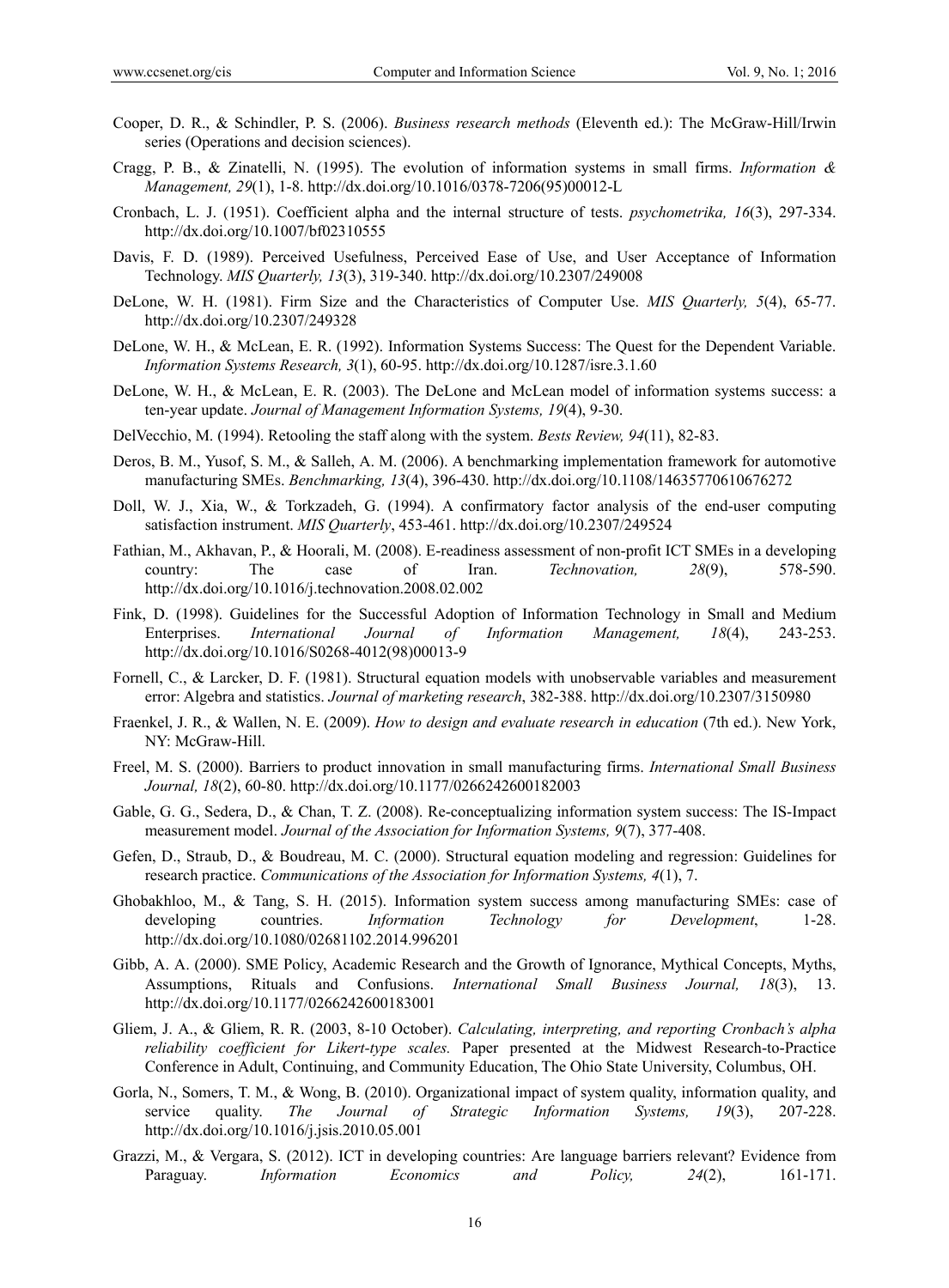http://dx.doi.org/10.1016/j.infoecopol.2011.11.001

- Hair, J. F., Black, W. C., Babin, B. J., Anderson, R. E., & Tatham, R. L. (2006). *Multivariate data analysis* (Vol. 6): Pearson Prentice Hall Upper Saddle River, NJ.
- Hawari, A. a., & Heeks, R. (2010). Explaining ERP failure in a developing country: a Jordanian case study. *Journal of Enterprise Information Management, 23*(2), 135-160. http://dx.doi.org/10.1108/17410391011019741
- Hinkin, T. R. (1995). A review of scale development practices in the study of organizations. *Journal of management, 21*(5), 967-988. http://dx.doi.org/10.1177/014920639502100509
- Hurley, A. E., Scandura, T. A., Schriesheim, C. A., Brannick, M. T., Seers, A., Vandenberg, R. J., & Williams, L. J. (1997). Exploratory and confirmatory factor analysis: Guidelines, issues, and alternatives. *Journal of organizational behavior, 18*(6), 667-683. http://dx.doi.org/10.1002/(SICI)1099-1379(199711)18:6<667::AID-JOB874>3.0.CO;2-T
- Irani, Z. (2008). Information systems evaluation: what does it mean? *Construction Innovation, Vol. 8* (No. 2, 2008), pp. 88-91. http://dx.doi.org/10.1108/14714170810867014
- Irefin, I., Abdul-Azeez, I., & Tijani, A. (2012). An Investigative Study of The Factors Affecting The Adoption of Information and Communication Technology in Small and Medium Scale Enterprises in Nigeria. *Australian Journal of Business and Management Research Vol, 2*(02), 01-09.
- Juell-Skielse, G. (2006). *ERP adoption in small and medium sized enterprises.* Thesis, Data- och systemvetenskap University, Kista. Retrieved from http://urn.kb.se/resolve?urn=urn:nbn:se:kth:diva-3982
- Kale, P., Banwait, S., & Laroiya, S. (2010). Performance evaluation of ERP implementation in Indian SMEs. *Journal of Manufacturing Technology Management, 21*(6), 758-780. http://dx.doi.org/10.1108/17410381011064030
- Kartiwi, M., & MacGregor, R. (2007). Electronic Commerce Adoption Barriers in Small to Medium-Sized Enterprises (SMEs) in Developed and Developing Countries: A Cross-Country Comparison. *Journal of Electronic Commerce in Organizations,, 5*(3), 35-51. http://dx.doi.org/10.4018/jeco.2007070103
- Kimberlin, C. L., & Winterstein, A. G. (2008). Validity and reliability of measurement instruments used in research. *American Journal of Health-System Pharmacy, 65*(23). http://dx.doi.org/10.2146/ajhp070364
- Koh, S. C. L., Gunasekaran, A., & Cooper, J. R. (2009). The demand for training and consultancy investment in SME-specific ERP systems implementation and operation. *International Journal of Production Economics, 122(1),* 241–254*.* http://dx.doi.org/10.1016/j.ijpe.2009.05.017
- Lance, C. E. (2011). More statistical and methodological myths and urban legends. *Organizational Research Methods, 14*(2), 279-286. http://dx.doi.org/10.1177/1094428110391814
- Lefebvre, E., & Lefebvre, L. A. (1992). Firm innovativeness and CEO characteristics in small manufacturing firms. *Journal of Engineering and Technology Management, 9*(3), 243-277. http://dx.doi.org/10.1016/0923-4748(92)90018-Z
- Levy, M., & Powell, P. (1998). SME flexibility and the role of information systems. *Small Business Economics, 11*(2), 183-196. http://dx.doi.org/10.1023/A:1007912714741
- Levy, M., & Powell, P. (2000). Information systems strategy for small and medium sized enterprises: an organisational perspective. *The Journal of Strategic Information Systems, 9*(1), 63-84. http://dx.doi.org/10.1016/S0963-8687(00)00028-7
- Lin, C. Y.-Y. (1998). Success Factors of Small- and Medium-Sized Enterprises in Taiwan: An Analysis of Cases. *Journal of Small Business Management, 36*(4), 43-56.
- Little, T. D., Cunningham, W. A., Shahar, G., & Widaman, K. F. (2002). To parcel or not to parcel: Exploring the question, weighing the merits. *Structural Equation Modeling, 9*(2), 151-173. http://dx.doi.org/10.1207/S15328007SEM0902\_1
- Loh, T. C., & Koh, S. C. L. (2004). Critical elements for a successful enterprise resource planning implementation in small-and medium-sized enterprises. *International Journal of Production Research, 42*(17), 3433-3455. http://dx.doi.org/10.1080/00207540410001671679
- Mabert, V. A., Soni, A., & Venkataramanan, M. A. (2003a). Enterprise resource planning: Managing the implementation process. *European Journal of Operational Research, 146*(2), 302-314.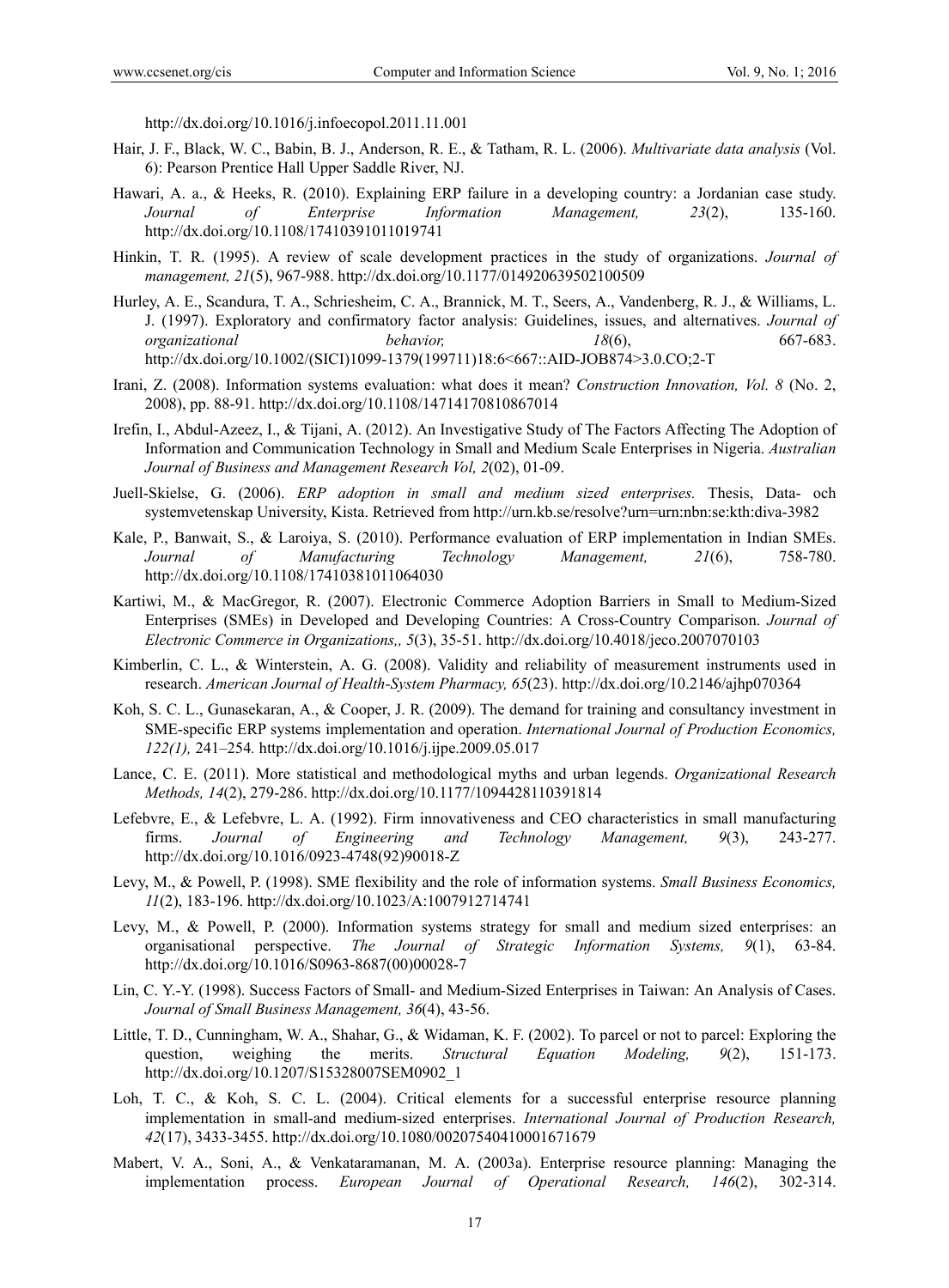http://dx.doi.org/10.1016/S0377-2217(02)00551-9

- Mabert, V. A., Soni, A., & Venkataramanan, M. A. (2003b). The impact of organization size on enterprise resource planning (ERP) implementations in the US manufacturing sector. *Omega, 31*(3), 235-246. http://dx.doi.org/10.1016/S0305-0483(03)00022-7
- MacKenzie, K. D., & House, R. (1978). Paradigm Development in the Social Sciences: A Proposed Research Strategy. *Academy of Management Review*, 7-23. http://dx.doi.org/10.5465/AMR.1978.4296297
- Manochehri, N., Al-Esmail, R., & Ashrafi, R. (2012). Examining the Impact of Information and Communication Technologies (ICT) on Enterprise Practices: A Preliminary Perspective from Qatar. *The Electronic Journal of Information Systems in Developing Countries, 51*.
- Martin-Tapia, I., Aragon-Correa, J. A., & Senise-Barrio, M. E. (2008). Being green and export intensity of SMEs: The moderating influence of perceived uncertainty. *Ecological Economics, 68*(1-2), 56-67. http://dx.doi.org/10.1016/j.ecolecon.2008.01.032
- McCartan-Quinn, D., & Carson, D. (2003). Issues which Impact upon Marketing in the Small Firm. *Small Business Economics, 21*(2), 201-213. http://dx.doi.org/10.1023/A:1025070107609
- McGrath, J. E. (1964). Toward a "theory of method" for research on organizations. *New perspectives in organization research, 533*, 533-547.
- Mirani, R., & Lederer, A. L. (1998). An Instrument for Assessing the Organizational Benefits of IS Projects. *Decision Sciences, 29*(4), 803-838. http://dx.doi.org/10.1111/j.1540-5915.1998.tb00878.x
- Modimogale, L., & Kroeze, J. H. (2011). The Role of ICT within Small and Medium Enterprises in Gauteng. *Communications 2011*. http://dx.doi.org/10.5171/2011.369288
- Myers, B. L., Kappelman, L. A., & Prybutok, V. R. (1998). A comprehensive model for assessing the quality and productivity of the information systems function: toward a theory for information systems assessment. *Information systems success measurement* (pp. 94-121). North Texas University, Information Systems Research: IGI Publishing.
- Ndiege, J. R. A., Wayi, N., & Herselman, M. E. (2012). Quality Assessment of Information Systems in SMEs: A Study of Eldoret Town in Kenya. *The Electronic Journal of Information Systems in Developing Countries, 51*.
- O'Reagan, N., & Ghobadian., A. (2004). Testing the homogeneity of SMEs: The impact of size on managerial and organisational processes. *European Business Review, 16*(1), 64-79. http://dx.doi.org/10.1108/09555340410512411
- Pallant, J. (2013). *SPSS survival manual*: McGraw-Hill International.
- Patel, F., Sooknanan, P., Rampersad, G., & Mundkur, A. (2012). *Information Technology, Development, and Social Change* (Vol. 32). New York: Routledge.
- Petter, S., DeLone, W., & McLean, E. (2008). Measuring information systems success: models, dimensions, measures, and interrelationships. *European Journal of Information Systems, 17*(3), 236-263. http://dx.doi.org/10.1057/ejis.2008.15
- Rabaa'i, A. A. (2012). *Evaluating the success of large-scale, integrated information systems through the lens of IS-impact and IS-support.* (PhD thesis), Queensland University of Technology.
- Rampersad, G. (2008). *Management of Innovation Networks in Technology Transfer.* (PhD thesis), Business School, The University of Adelaide,.
- Rampersad, G., & Troshani, I. (2013). High-speed broadband: assessing its social impact. *Industrial Management & Data Systems, 113*(4), 541-557. http://dx.doi.org/10.1108/02635571311322784
- Rampersad, G., Quester, P., & Troshani, I. (2009). Developing and evaluating scales to assess innovation networks. *International Journal of Technology Intelligence and Planning, 5*(4), 402-420. http://dx.doi.org/10.1504/IJTIP.2009.029378
- Rampersad, G., Quester, P., & Troshani, I. (2010). Managing innovation networks: Exploratory evidence from ICT, biotechnology and nanotechnology networks. *Industrial Marketing Management, 39*(5), 793-805. http://dx.doi.org/10.1016/j.indmarman.2009.07.002
- Rampersad, G., Troshani, I., & Plewa, C. (2012). IOS adoption in innovation networks: a case study. *Industrial Management & Data Systems, 112*(9), 1366-1382. http://dx.doi.org/10.1108/02635571211278974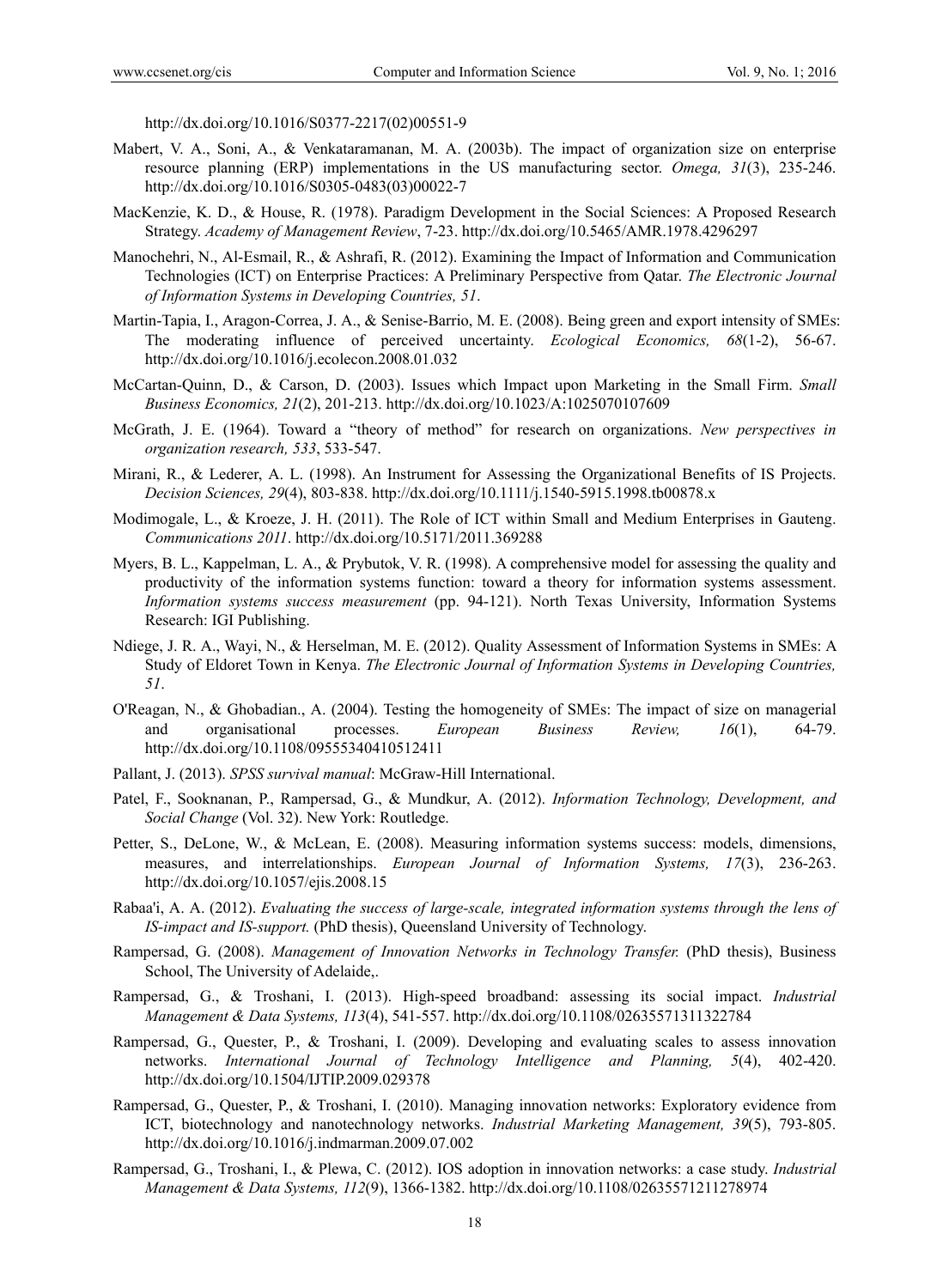- Roztocki, N., & Weistroffer, H. R. (2011). Information technology success factors and models in developing and emerging economies. *Information Technology for Development, 17*(3), 163-167. http://dx.doi.org/10.1080/02681102.2011.568220
- Said, H., Badru, B. B., & Shahid, M. (2011). Confirmatory Factor Analysis (Cfa) for Testing Validity And Reliability Instrument in the Study of Education. *Australian Journal of Basic & Applied Sciences, 5*(12).
- Salmeron, J. L., & Bueno, S. (2006). An information technologies and information systems industry-based classification in small and medium-sized enterprises: An institutional view. *European Journal of Operational Research, 173*(3), 1012-1025. http://dx.doi.org/10.1016/j.ejor.2005.07.002
- Schreiber, J. B., Nora, A., Stage, F. K., Barlow, E. A., & King, J. (2006). Reporting structural equation modeling and confirmatory factor analysis results: A review. *The Journal of Educational Research, 99*(6), 323-338. http://dx.doi.org/10.3200/JOER.99.6.323-338
- Schumacker, R. E., & Lomax, R. G. (2004). *A beginner's guide to structural equation modeling*: Psychology Press. http://dx.doi.org/10.4324/9781410610904
- Seddon, P. B. (1997). A Respecification and Extension of the DeLone and McLean Model of IS Success. *Information Systems Research, 8*(3), 240-253. http://dx.doi.org/10.1287/isre.8.3.240
- Seddon, P., & Kiew, M. Y. (1996). A Partial Test and Development of Delone and Mclean's Model of IS Success. *Australasian Journal of Information Systems, 4*(1). http://dx.doi.org/10.3127/ajis.v4i1.379
- Seibert, M. J., III. (2004). *The identification of strategic management counseling competencies essential for the Small Business and Technology Development Center: A modified Delphi study.* (Doctor of Philosophy Thesis ), North Carolina State University, United States - North Carolina.
- Shang, S., & Seddon, P. B. (2002). Assessing And Managing The Benefits Of Enterprise Systems: The Business Manager's Perspective. *Information Systems Journal, 12(4), 271-299.* http://dx.doi.org/10.1046/j.1365-2575.2002.00132.x
- Skoko, H. (2012). Influencing Factors Model of Information and Communication Technology (ICT) in Saudi Arabian Small and Medium Enterprises (SMEs). *The GCC Economies*, 229-234. http://dx.doi.org/10.1007/978-1-4614-1611-1\_19
- Skoko, H., & Ceric, A. (2010, 29 June- 2 July). *Study on Information and Communication Technology (ICT) Models of Adoption and Use in the Kingdom of Saudi Arabian SMEs.* Paper presented at the The 6th International Conference on Social and Organizational Informatics and Cybernetics: SOIC 2010 in the context of The 4th International Multi-Conference on Society, Cybernetics and Informatics: IMSCI 2010, Orlando, FL USA.
- Snider, B., da Silveira, G. J. C., & Balakrishnan, J. (2009). ERP implementation at SMEs: analysis of five Canadian cases. *International Journal of Operations & Production Management, 29*(1/2), 4-29. http://dx.doi.org/10.1108/01443570910925343
- Soja, P. (2008). Difficulties in enterprise system implementation in emerging economies: Insights from an exploratory study in Poland. *Information Technology for Development, 14*(1), 31-51. http://dx.doi.org/10.1002/itdj.20086
- Straub, D., Boudreau, M. C., & Gefen, D. (2004). Validation guidelines for IS positivist research. *The Communications of the Association for Information Systems, 13*(1), 63. http://dx.doi.org/10.4018/978-1-59140-144-5.ch002
- Sun, A. Y. T., Yazdani, A., & Overend, J. D. (2005). Achievement assessment for enterprise resource planning (ERP) system implementations based on critical success factors (CSFs). *International Journal of Production Economics, 98*(2), 189-203. http://dx.doi.org/10.1016/j.ijpe.2004.05.013
- Tate, M., Sedera, D., McLean, E., & Burton-Jones, A. (2014). Information Systems Success Research: The "20-Year Update?" Panel Report from PACIS, 2011. *Communications of the Association for Information Systems, 34*(1), 63.
- Urbach, N., Smolnik, S., & Riempp, G. (2009). The state of research on information systems success. *Business & Information Systems Engineering, 1*(4), 315-325. http://dx.doi.org/10.1007/s12599-009-0059-y
- Vrgovic, P., Glassman, B., Walton, A., & Vidicki, P. (2012). Open innovation for SMEs in developing countries-an intermediated communication network model for collaboration beyond obstacles (revision). *INNOVATION: Management, Policy & Practice*(0), 587-614. http://dx.doi.org/10.5172/impp.2012.587